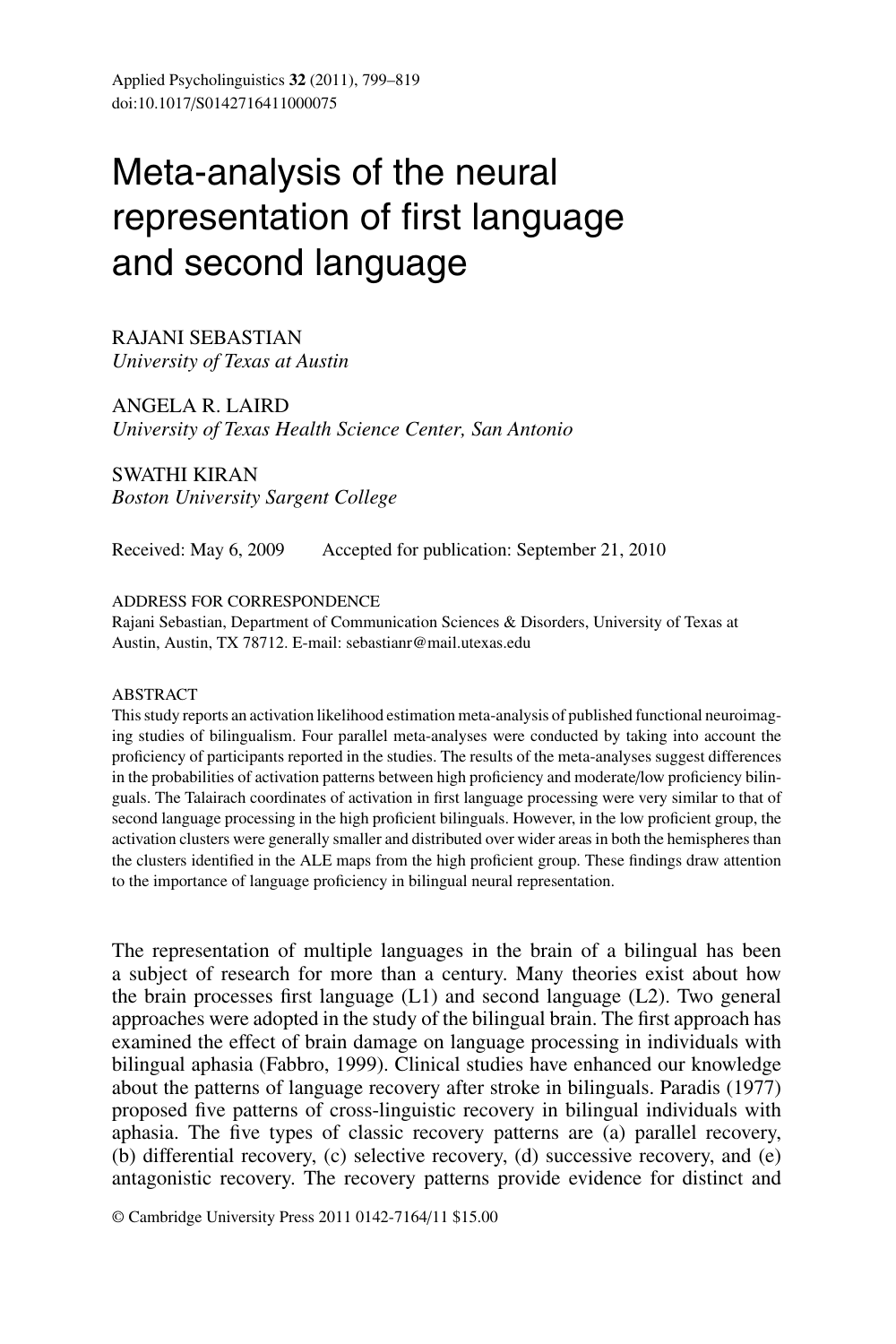overlapping neuroanatomical representation of the languages in the brain. For example, research on parallel recovery after stroke in bilinguals suggests that for many bilinguals and polyglots, the areas involved in processing language may be the same (Albert & Obler, 1978; Fabbro, 1999). However, many researchers interpret selective or differential recovery of one or more language in bilingual or polyglots after stroke as suggesting nonoverlapping cortical representation (Gomez-Tortosa, Martin, Gaviria, Charbel, & Ausman, 1995; Junque, Vendrell, & Vendrell, 1995, pp. 139–176; Nilipourn & Ashayeri, 1989). These studies, however, do not provide any conclusions about specific regions in the brain that are responsible for processing one language versus the other.

Another approach to the study of the bilingual brain is of the experimental type, such as electrophysiological investigations (electrocortico stimulation during brain surgery and event-related potentials) and functional neuroimaging studies. Neuroimaging techniques such as position emission tomography (PET) and functional magnetic resonance imaging (fMRI) allow a more direct and noninvasive study of the cortical representation of languages in the brain and can provide a clear indication of the neural regions that may be involved in processing of two languages. A large body of functional neuroimaging studies has been devoted to the investigation of language organization in the intact human brain. The application of these techniques to the study of bilingualism may enable us to investigate the role of several factors that have been considered to influence the neural organization of languages, such as age of L2 acquisition and proficiency in L2.

A few reviews have examined the bilingual neuroimaging literature (Abutalebi, 2008; Abutalebi, Cappa, & Perani, 2001, 2005; Indefrey, 2006; Stowe & Sabourin, 2005). Abutalebi et al. (2005, pp. 497–515) reviewed several bilingual neuroimaging studies focusing on the role of age of L2 acquisition and degree of proficiency attained in each of the languages. Using a traditional tabulation of label-reported regions, the authors found that when the degree of proficiency in bilinguals was high, a common language system appeared to be responsible for the processing of both languages. This included the left inferior frontal gyrus, superior and middle temporal gyri, the angular gyrus, and the temporal pole. Lower proficiency in L2 was associated with a more extended network of activation, including foci in the right hemisphere. The authors concluded that, when language proficiency is kept constant, age of acquisition does not seem to have a major impact on neural representation of L2.

In another study, Stowe and Sabourin (2005) reviewed eight bilingual neuroimaging studies to explore whether L1 and L2 activated similar neural regions and the extent to which it depended on the age of acquisition. They examined three different language tasks: lexical semantics, syntactic comprehension, and phonological processing. The results indicated that L1 and L2 activated the same typical language areas in the left frontal and temporoparietal regions. In addition, late language learners used the same neural substrates for L2 processing as used for L1 processing. However, the neurological system that underlies language appeared to be used less efficiently for L2 as demonstrated by more extensive activations for L2 compared to L1. They concluded that the subprocesses involved in normal language processing are not utilized optimally in some aspects of L2 processing, at least for the less proficient speakers.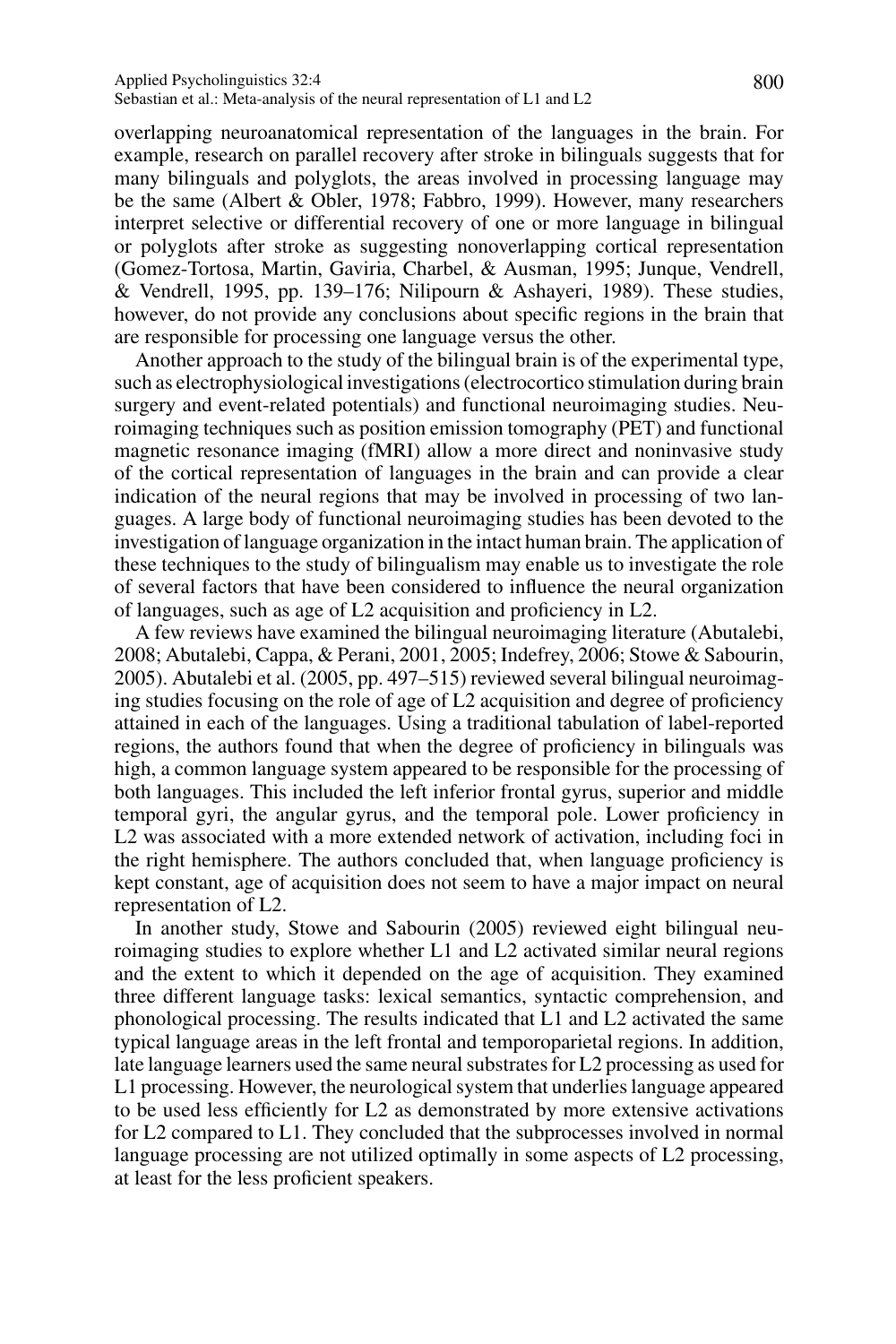#### Applied Psycholinguistics 32:4 801 Sebastian et al.: Meta-analysis of the neural representation of L1 and L2

The conclusions draw by Stowe and Sabourin (2005) were similar to that drawn by Indefrey (2006). Indefrey (2006) analyzed the results of 30 hemodynamic experiments comparing L1 processing and L2 processing in a range of tasks. The results of the review indicated differences between L1 and L2, but only for subgroups of bilingual speakers. During word production, L1 and L2 engaged the same cortical areas, whereas L2 speakers with late L2 onset or lower proficiency recruited the left inferior frontal cortex more strongly than L1. For word-level semantic processing in comprehension, L2 onset and exposure did not play a major role. By contrast, L2 onset played an important factor for activation differences related to syntactic processing in sentence comprehension.

In a recent review, Abutalebi (2008) examined the existing bilingual literature with a narrower focus on the neural correlates of grammatical and lexicosemantic processing in bilinguals. According to the author, neural differences between L1 and L2 existed for grammatical processing and lexicosemantic processing. These differences are particularly prominent in the initial stages of L2 acquisition and/or when L2 is processed with a "nonnativelike" proficiency. The differences between L1 and L2 disappear once a more "nativelike" proficiency is established in L2, reflecting a change in language processing mechanism: from controlled processing for a less proficient L2 to more automatic processing.

The above-mentioned reviews suggest that the neural representation of languages in bilinguals is modulated by a number of factors, of which proficiency appears to be the most important factor. However, all these reviews have attempted to synthesize the literature using a descriptive/qualitative approach that inherently relies on author-supplied anatomical labels that may be unduly broad (e.g., left prefrontal cortex). Comparison of reported coordinates across studies can also prove challenging in that localization of a given set of coordinates to a particular neuroanatomical location is dependent on the target brain atlas and corresponding stereotaxic space in which the data set was registered.

In the present study, we build upon these prior efforts by using the recently developed activation likelihood estimation (ALE; Eickhoff et al., 2009; Laird, Fox, et al., 2005; Turkeltaub, Eden, Jones, & Zeffiro, 2002) technique to carry out a quantitative, voxelwise meta-analysis of published functional neuroimaging studies on bilingualism. A quantitative meta-analysis can provide a useful method to assess the state of the field and to provide a plan for future research. This technique provides an unbiased, statistically based approach to examine findings across studies, as opposed to the traditional "box score" or label-based qualitative methods (Laird, McMillan, et al., 2005). Activation likelihood estimation was originally developed to identify the brain regions that were consistently activated during speech production (Turkeltaub et al., 2002) using coordinates reported by different functional imaging studies. It assumes that each study reports specific coordinates of activations, which vary due to differences associated with scanners, analyses, paradigms, and intersubject variability. The spatial distribution of these foci is analyzed to determine the regions in which activations are consistently observed, regardless of variability in study design. In activation likelihood estimation, the foci reported by each study are modeled as a probability distribution. Then a map of the whole brain is constructed, assigning to each voxel a value equal to the probability that an activation lies within the voxel. Significance of these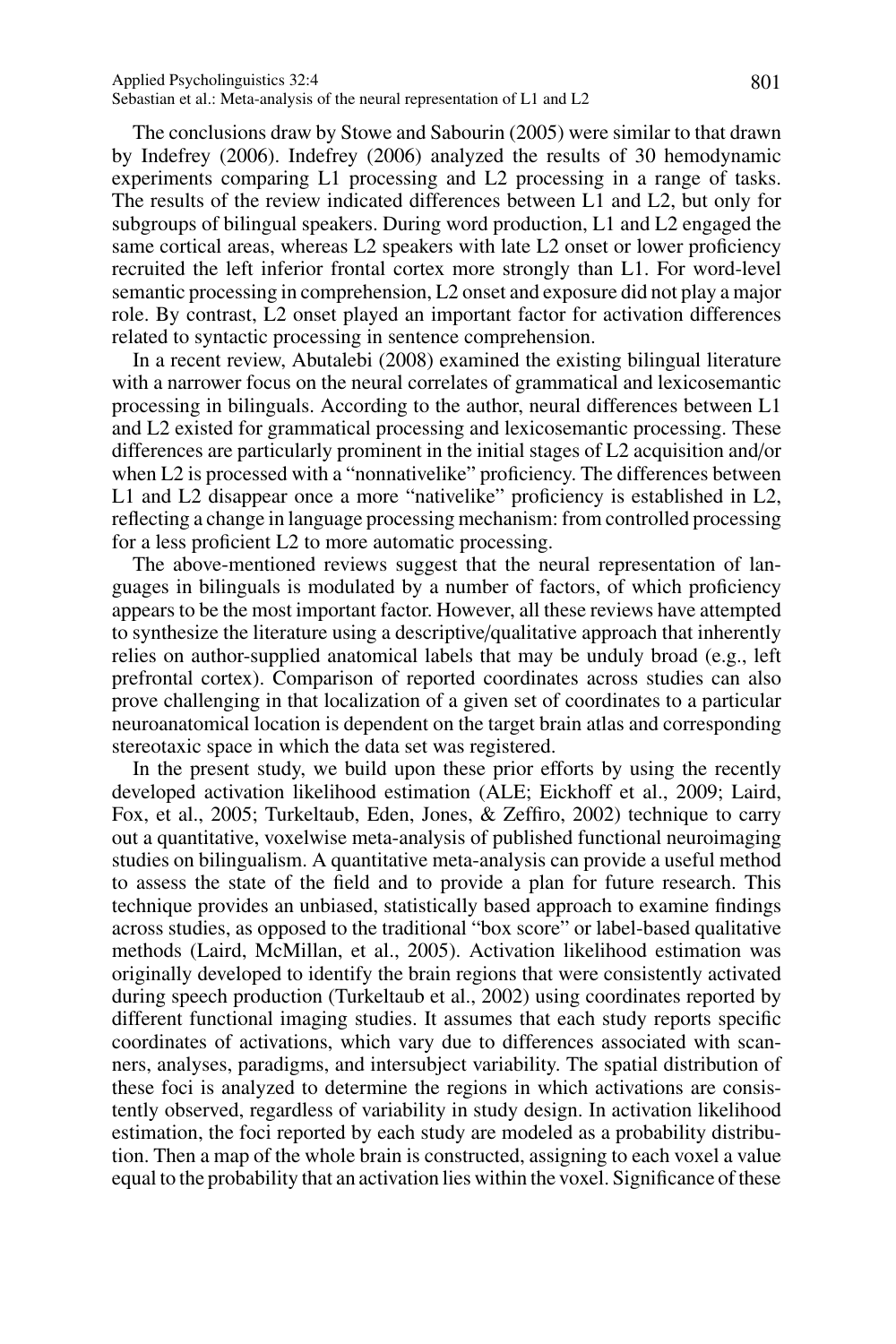values are determined by computing a null distribution obtained by permutation testing, correcting for multiple comparisons by controlling the false discovery rate (FDR). For example, an FDR correction guarantees that in a set of voxels deemed significant for a test of  $p = 0.05$ , the expected proportion of false positives is controlled (Laird, Fox, et al., 2005).

The ALE technique has been applied in the study of a variety of imaging areas such as of specific cognitive functions (Derrfuss, Brass, Neumann, & Yves von Cramon, 2005; Krain, Wilson, Arbuckle, Castellanos, & Milham, 2006; Laird, McMillan, et al., 2005; McMillan, Laird, Witt, & Meyerand, 2007; Owen, McMillan, Laird, & Bullmore, 2005; Price, Devlin, Moore, Morton, & Laird, 2005; Tan, Laird, Li, & Fox, 2005), major depressive disorder (Fitzgerald et al., 2006), attention-deficit/hyperactivity disorder (Ellison-Wright, Glahn, Laird, Thelen, & Bullmore, 2008), stuttering (Brown, Lasird, Ingham, Ingham, & Fox, 2005), schizophrenia (Glahn et al., 2005), and obsessive–compulsive disorder (Menzies et al., 2008).

In this study we quantitatively analyze the role of L2 proficiency in bilingual neural representation using the ALE technique. The studies are divided into two groups based on the L2 proficiency of the subjects: high proficiency group and low/moderate proficiency group. Our hypothesis is that greater proficiency in a language will be associated with the recruitment of a common overlapping network and focal activation in core regions in the language network, whereas lesser proficiency in a language will be associated with a more distributed network of regions. This same observation, that proficiency induces efficiency (i.e., a more circumscribed network of activation), has been made in numerous neural systems, perhaps most convincingly in studies of motor learning (Ma et al., 2010). The present experiment aimed to examine this issue in the context of functional neuroimaging studies of bilingualism.

## **METHODS**

## Literature search

Multiple PubMed literature searches (www.pubmed.com) were conducted to find all fMRI and PET studies on bilingualism. The search included keywords such as "bilingualism," "first language," "second language," "neuroimaging," "fMRI," and "PET." In addition, the reference lists of these articles were reviewed for relevant studies not identified by the initial database search. This approach identified 33 potential articles. We individually screened all the articles for the presence of Talairach or MNI coordinates and tabulated the studies into two groups based on the subjects' proficiency in the L2: (a) high proficiency group, and (b) low/moderate proficiency group. The subjects' proficiency in the L2 was determined based on the information provided in the methods section in each of the screened articles. Some studies used language screening questionnaire/proficiency rating scales to determine the degree of L2 proficiency (e.g., Chee, Tan, & Thiel, 1999; Luke, Liu, Wai, Wan, & Tan, 2002; Meschyan & Hernandez, 2006), whereas other studies used standardized national examination scores (e.g., Ding et al., 2003; Golestani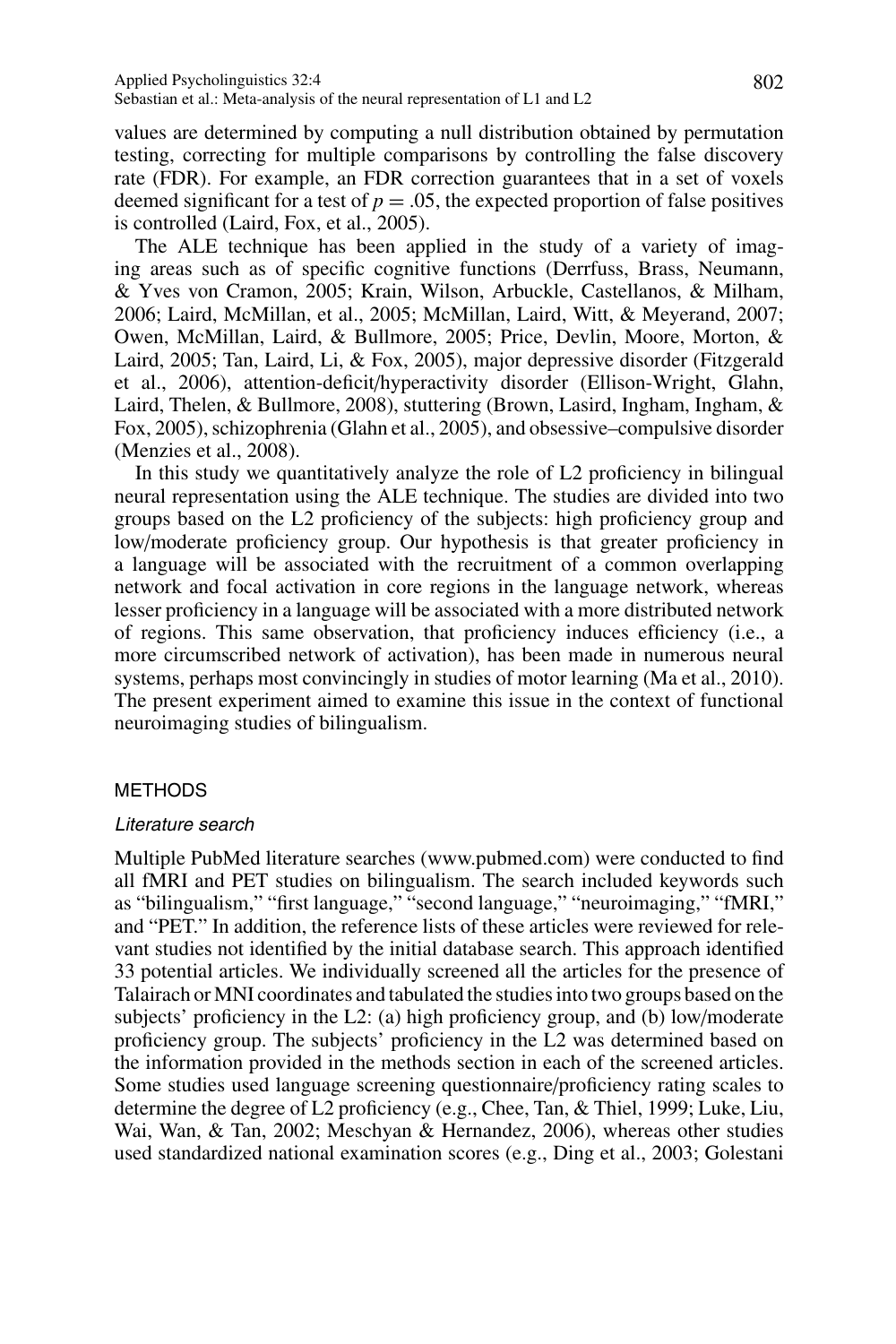et al., 2006). In order to ensure comparability, all of the studies that classified the bilingual subjects as "fluent," "proficient," were grouped in the high proficiency group, and all the studies that classified the bilingual subjects as "less proficient than L1," "moderately proficient," "low proficient" were grouped in the low/moderate proficiency group.

Of the 33 neuroimaging studies, 19 neuroimaging studies were not included in the meta-analysis study for the following reasons: (a) studies that did not report activation foci as three-dimensional  $(3-D)$  coordinates  $(x, y, z)$  in stereotactic space (Dehaene et al., 1997; Hasegawa, Carpenter, & Just, 2002; Illes et al., 1999; Kim, Relkin, Lee, & Hirsch, 1997; Klein, Zatorre, Milner, Meyer, & Evans, 1994; Mahendra, Plante, Magloire, Milman, & Trouard, 2003; Marian, Spivery, & Hirsch, 2003; Pillai et al., 2003), (b) studies that reported results that were based on regions of interest analysis (Chee et al., 2000; Pillai et al., 2004), (c) studies that used bilingual switching and translation tasks (Hernandez, Dapretto, Mazziotta, & Bookheimer, 2001; Hernandez, Martinez, & Kohnert, 2000; Price, Green, & von Studnitz, 1999; Wang, Xue, Chen, Xue, & Dong, 2007), (d) studies that did not compare the activation patterns of L1 and L2 processing on the same subjects (Rüschemeyer, Fiebach, Kempe, & Friederici, 2005; Ruschemeyer, Zysset, & Friderici, 2006), (e) studies that did not present data for contrasts examining L1 versus baseline and L2 versus baseline (Wartenburger et al., 2003), and (f) studies that focused on suprasegmental processing rather than linguistic processing (Callan, Jones, Callan, & Akalhane-Yamada, 2004; Gandour et al., 2007). This filtering of publications resulted in a relatively homogenous set of studies with similar fMRI methodology.

Fourteen neuroimaging studies of bilingual language processing are summarized in Table 1. Among these studies, 8 studies investigated language processing in bilinguals with high L2 proficiency (Chee et al., 1999; Chee, Hon, Lee, & Soon, 2001; De Bleser et al., 2003; Ding et al., 2003; Klein et al., 1999; Klein, Milner, Zatorre, Meyer, & Evans, 1995; Perani et al., 1998; Tham et al., 2005), and other 6 studies investigated language processing in bilinguals with moderate/low L2 proficiency (Golestani et al., 2006; Luke et al., 2002; Meschyan & Hernandez, 2006; Perani et al., 1996; Suh et al., 2007; Yokoyama et al., 2006). The tasks included word or sentence generation (Chee et al., 1999; Golestani et al., 2006; Klein et al., 1995, 1999), picture naming (De Bleser et al., 2003), word reading (Meschyan & Hernandez, 2006), semantic judgment (Chee et al., 2001; Ding et al., 2003; Luke et al., 2002), listening to stories (Perani et al., 1996, 1998), sentence comprehension (Suh et al., 2007; Yokoyama et al., 2006), and homophone matching (Tham et al., 2005). All studies reported data for several contrasts. Of these, only contrasts examining L1 versus baseline and L2 versus baseline were included in the present study.

Language pairs included orthographically similar languages like Spanish– English (Meschyan & Hernandez, 2006), Italian–English (Perani et al., 1996, 1998), and Catalan–English (Perani et al., 1998) and orthographically distant languages like Mandarin–English (Chee et al., 1999, 2000; Ding et al., 2003; Tham et al., 2005), Korean–English (Suh et al., 2007), and Japanese–English (Yokoyama et al., 2006).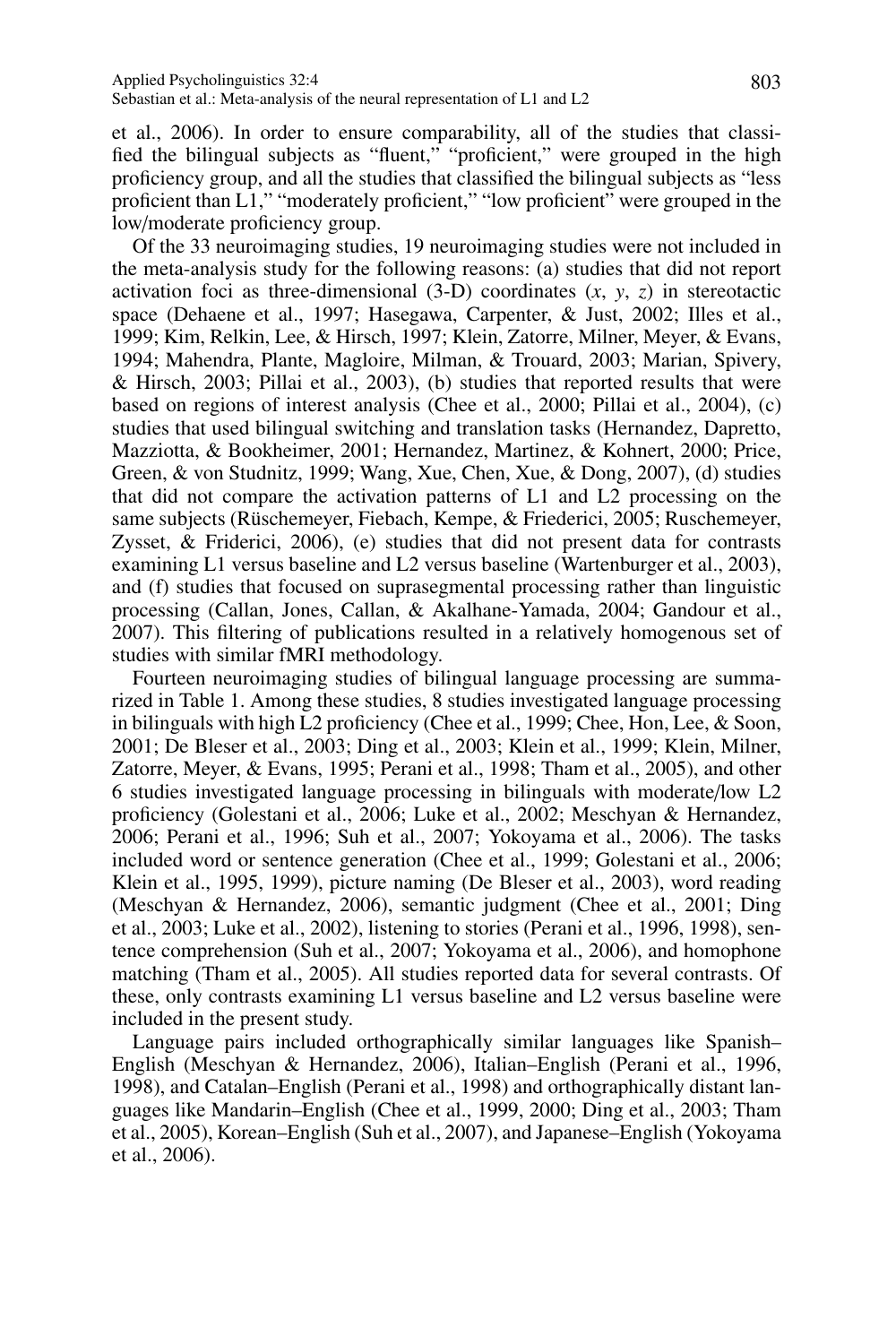| Author                         | Languages               | Proficiency<br>in $L2$ | L2<br>Acquisition    | Task                                  | <b>Baseline</b>                                        |
|--------------------------------|-------------------------|------------------------|----------------------|---------------------------------------|--------------------------------------------------------|
| Chee et al. (1999)             | L1 Mandarin, L2 English | High                   | Group I, early       | Word generation                       | Fixation                                               |
|                                |                         | High                   | Group II, late       |                                       |                                                        |
| Chee et al. (2001)             | L1 English, L2 Mandarin | High                   | Early bilinguals     | Semantic judgment                     | Size judgment                                          |
|                                | L1 Mandarin, L2 English | High                   | Late bilinguals      |                                       |                                                        |
| De Bleser et al. $(2003)$      | L1 Dutch, L2 French     | High                   | Late bilinguals      | Word naming                           | Fixation                                               |
| Ding et al. (2003)             | L1 Chinese, L2 English  | High                   | Late bilinguals      | Semantic and<br>orthographic judgment | Asterisk viewing                                       |
| Klein et al. (1995)            | L1 English, L2 French   | High                   | Late bilinguals      | Synonym/rhyme<br>generation           | Word repetition                                        |
| Klein et al. (1999)            | L1 Mandarin, L2 English | High                   | Late bilinguals      | Noun/verb generation                  | Word repetition                                        |
| Perani et al. (1998)           | L1 Italian, L2 English  | High                   | I, late bilinguals   | Listening to stories                  | <b>Backward</b>                                        |
|                                | L1 Spanish, L2 Catalan  |                        | II, early bilinguals |                                       | Japanese/infrequent<br>vowel sounds                    |
| Tham et al. (2005)             | L1 Mandarin, L2 English | High                   | Early bilinguals     | Homophone matching                    | Nonhomophone<br>matching                               |
| Golestani et al. (2006)        | L1 French, L2 English   | Moderate               | Late bilinguals      | Sentence generation                   | Silence                                                |
| Luke et al. (2002)             | L1 Mandarin, L2 English | Moderate               | Late bilinguals      | Syntactic and semantic<br>judgment    | Font size judgment                                     |
| Meschyan & Hernandez<br>(2006) | L1 Spanish, L2 English  | Moderate               | Early bilinguals     | Word reading                          | Rest                                                   |
| Perani et al. (1996)           | L1 Italian, L2 English  | Low                    | Late bilinguals      | Listening to stories                  | <b>Backward</b><br>Japanese/infrequent<br>vowel sounds |
| Suh et al. (2007)              | L1 Korean, L2 English   | Moderate               | Late bilinguals      | Sentence comprehension                | Rest                                                   |
| Yokoyama et al. (2006)         | L1 Japanese, L2 English | Moderate               | Late bilinguals      | Sentence comprehension                | Rest                                                   |

Table 1. Fourteen neuroimaging studies included in the meta-analyses of L1 and L2 processing in high proficient *bilinguals and low/moderate proficient bilinguals*

*Note:* L1, First language; L2, second language.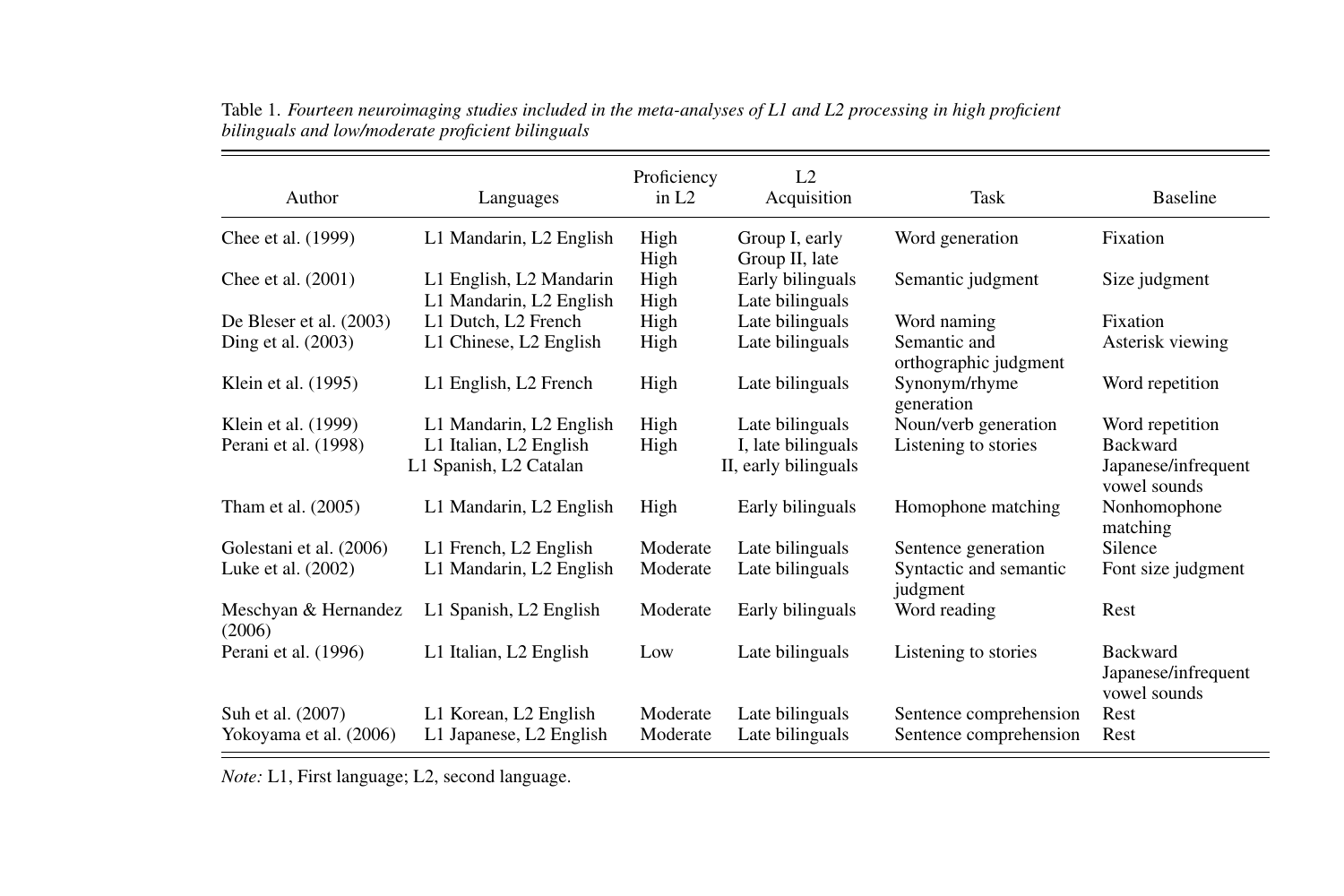#### Meta-analysis procedures

All meta-analyses were carried out using the ALE technique (Turkeltaub et al., 2002) implemented in Brainmap (Eickhoff et al., 2009; Laird, Fox, et al., 2005), which was developed at the Research Imaging Center of the University of Texas Health Science Center San Antonio (http://www.brainmap.org/ale). The results reported in MNI coordinates (De Bleser et al., 2003; Tham et al., 2005) were converted to Talairach space using the icbm2tal transform (Lancaster et al., 2007). Four separate meta-analyses were conducted: (a) L1 processing in the high proficiency group, (b) L2 processing in the high proficiency group, (c) L1 processing in the low/moderate proficiency group, and (d) L2 processing in the low/moderate proficiency group. In the present study, activation foci for contrasts examining L1 versus baseline and L2 versus baseline were included.

Each of the meta-analysis was conducted using the activation foci defined as the *x*, *y*, and *z* coordinate in a standard stereotactic space. Using ALE, the coordinates identified in the literature search were modeled with a 3-D Gaussian distribution, and their convergence across experiments was quantitatively assessed. A prespecified full width at half maximum was not used in these analyses as in the original ALE approach (Laird, Fox, et al., 2005). Instead, a new algorithm (Eickhoff et al., 2009) was used to model the spatial uncertainty of each focus using an estimation of the intersubject and interlaboratory variability typically observed in neuroimaging experiments. This algorithm limits the metaanalysis to an anatomically constrained space specified by a gray matter mask, and includes a method that calculates the above-chance clustering between experiments (i.e., random-effects analysis), rather than between foci (i.e., fixed-effects analysis) The test was corrected for multiple comparisons using the FDR algorithm (Genovese, Laxar, & Nochols, 2002). Finally, the thresholded ALE map was created ( $p < .05$ ), and overlaid onto the "colinbrain" anatomical template normalized to Talairach space (Kuchonov et al., 2002) using the MRIcron software (http://www.sph.sc.edu/comd/rorden/mricron). A minimum cluster size of  $150 \text{ mm}^3$  was applied. Identification of the anatomical location of the voxels with peak probabilities was manually determined by reference to the Talairach and Tournoux atlas (Talairach & Tournoux, 1988).

## RESULTS

#### High proficiency group

The results from the two ALE analyses of L1 and L2 processing in the high proficiency group are shown in Table 2 and Figure 1. Eight studies (Chee et al., 1999, 2001; De Bleser et al., 2003; Ding et al., 2003; Klein et al., 1995, 1999; Perani et al., 1998; Tham et al., 2005) were included in the high proficiency bilingual group. The language tasks included noun or verb generation (Chee et al., 1999; Klein et al., 1995, 1999), picture naming (De Bleser et al., 2003), semantic judgment (Chee et al., 2001; Ding et al., 2003), listening to stories (Perani et al., 1998), and homophone matching (Tham et al., 2005). In total, 141 activation foci were analyzed for L1 processing and 156 activation foci were analyzed for L2 processing. Our meta-analyses detected significantly elevated probabilities of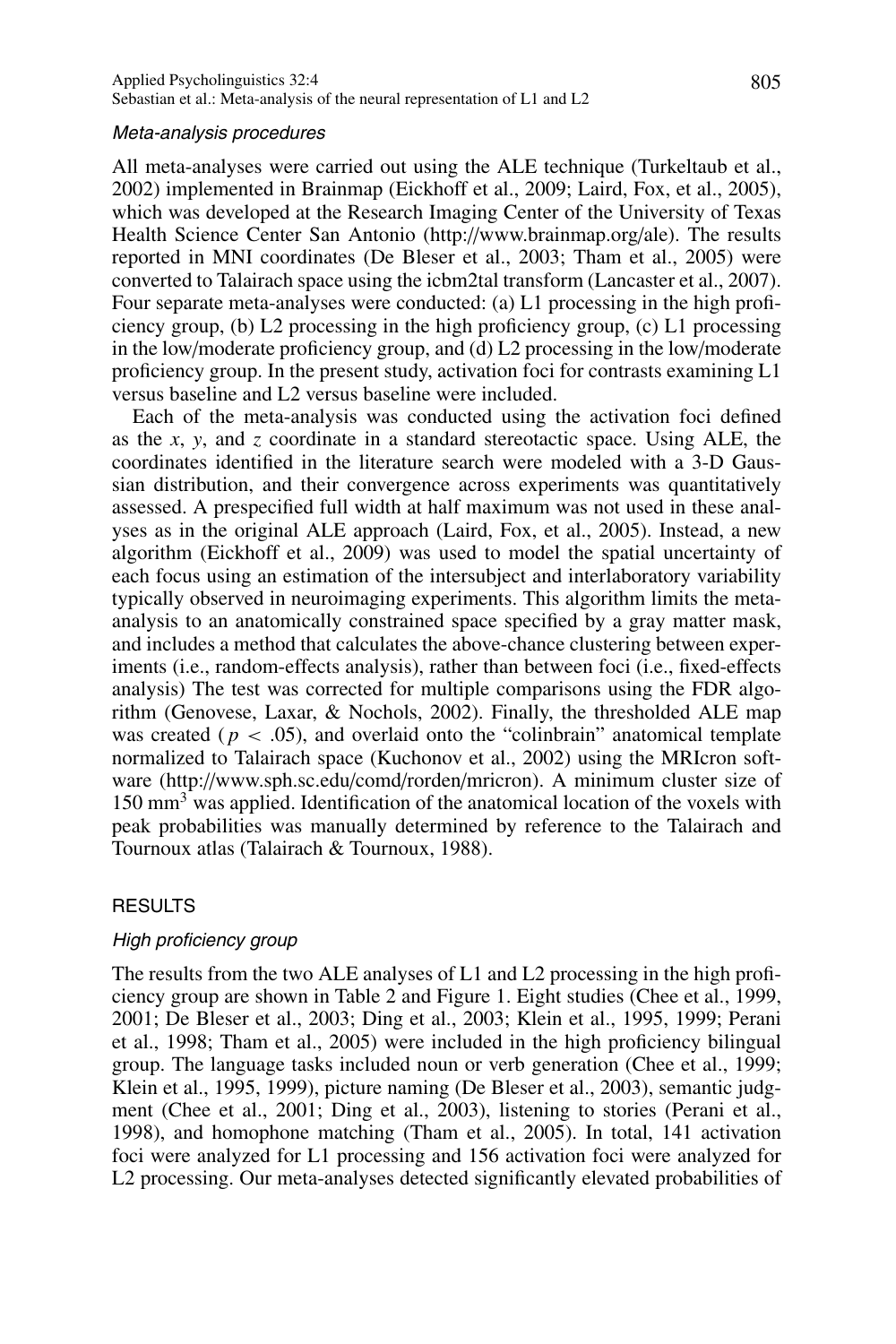| Volume<br>$\text{(mm}^3)$                                | <b>ALE</b><br>Scores | $\boldsymbol{x}$ | $\mathcal{Y}$  | $\mathcal{Z}$  | Label                                  |  |  |
|----------------------------------------------------------|----------------------|------------------|----------------|----------------|----------------------------------------|--|--|
| First Language Processing in High Proficient Bilinguals  |                      |                  |                |                |                                        |  |  |
| 12560                                                    | 0.00591              | $-28$            | 30             | $\overline{4}$ | Left inferior frontal gyrus, BA 45     |  |  |
|                                                          | 0.00443              | $-40$            | 24             | 16             | Left inferior frontal gyrus, BA 44     |  |  |
|                                                          | 0.00155              | $-42$            | 8              | 30             | Left inferior frontal gyrus, BA 47     |  |  |
| 1664                                                     | 0.00351              | $-4$             | 20             | 48             | Left superior frontal gyrus, BA 8      |  |  |
| 584                                                      | 0.00258              | 14               | $-80$          | $-32$          | Right cerebellum, posterior lobe       |  |  |
| 424                                                      | 0.00170              | $-52$            | $-40$          | $-12$          | Left middle temporal gyrus, BA 21      |  |  |
| 344                                                      | 0.00188              | $\overline{0}$   | $-88$          | 6              | Left lateral occipital gyrus, BA 18/19 |  |  |
| 280                                                      | 0.00162              | $-6$             | $-92$          | $-6$           | Left cuneus, BA 17                     |  |  |
| 256                                                      | 0.00189              | $-26$            | $-62$          | 40             | Left precuneus, BA 7                   |  |  |
| 192                                                      | 0.00167              | $-36$            | 10             | $-28$          | Left superior temporal gyrus, BA 22    |  |  |
| 184                                                      | 0.00166              | $-34$            | $-66$          | $-14$          | Left cerebellum, posterior lobe        |  |  |
| 176                                                      | 0.00159              | $-4$             | $-60$          | $-22$          | Left cerebellum, anterior lobe         |  |  |
| 176                                                      | 0.00164              | $-42$            | $-58$          | $-16$          | Left fusiform gyrus, BA 37             |  |  |
| 160                                                      | 0.00164              | $-50$            | 8              | 10             | Left precentral gyrus, BA 4            |  |  |
| Second Language Processing in High Proficient Bilinguals |                      |                  |                |                |                                        |  |  |
| 11040                                                    | 0.00535              | $-36$            | 10             | 30             | Left inferior frontal gyrus, BA 44     |  |  |
|                                                          | 0.00278              | $-34$            | 22             | 12             | Left inferior frontal gyrus, BA 45     |  |  |
|                                                          |                      | $-40$            | 24             | 18             | Left inferior frontal gyrus, BA 47     |  |  |
| 1016                                                     | 0.00194              | $-6$             | $\overline{0}$ | 56             | Left superior frontal gyrus, BA 8      |  |  |
| 616                                                      | 0.00218              | $-34$            | $-54$          | $-10$          | Left cerebellum, posterior lobe        |  |  |
| 416                                                      | 0.00191              | 40               | 18             | $-24$          | Right temporal pole                    |  |  |
| 408                                                      | 0.00206              | $-34$            | 8              | $-30$          | Left superior temporal gyrus, BA 22    |  |  |
| 232                                                      | 0.00170              | $-30$            | $-56$          | 30             | Left middle temporal gyrus, BA 21      |  |  |
| 200                                                      | 0.00180              | $-44$            | $-54$          | $-13$          | Left fusiform gyrus, BA 37             |  |  |
| 152                                                      | 0.00165              | $-30$            | 46             | $\overline{4}$ | Left middle frontal gyrus, BA 46       |  |  |
|                                                          |                      |                  |                |                |                                        |  |  |

Table 2. *Major cluster volumes and activation likelihood estimation (ALE) scores for first and second language processing in high proficiency second language group*

*Note:* BA, Brodmann area.

activation in a distributed network of brain regions primarily in the left hemisphere for both L1 and L2 processing.

The areas of activation included the left inferior frontal gyri (Brodmann area [BA] 44, 45), left superior frontal gyrus (BA 8), left precentral gyrus (BA 4), left middle and superior temporal gyri (BA 21, 22), left fusiform gyrus, (BA 37), left precuneus gyrus (BA 7), and left cerebellum. Additional activation was present in the right cerebellum. For L1 and L2 processing in the high proficient group, the clusters identified in the left frontal regions were larger than the clusters identified in the ALE maps from the left temporal and parietal regions.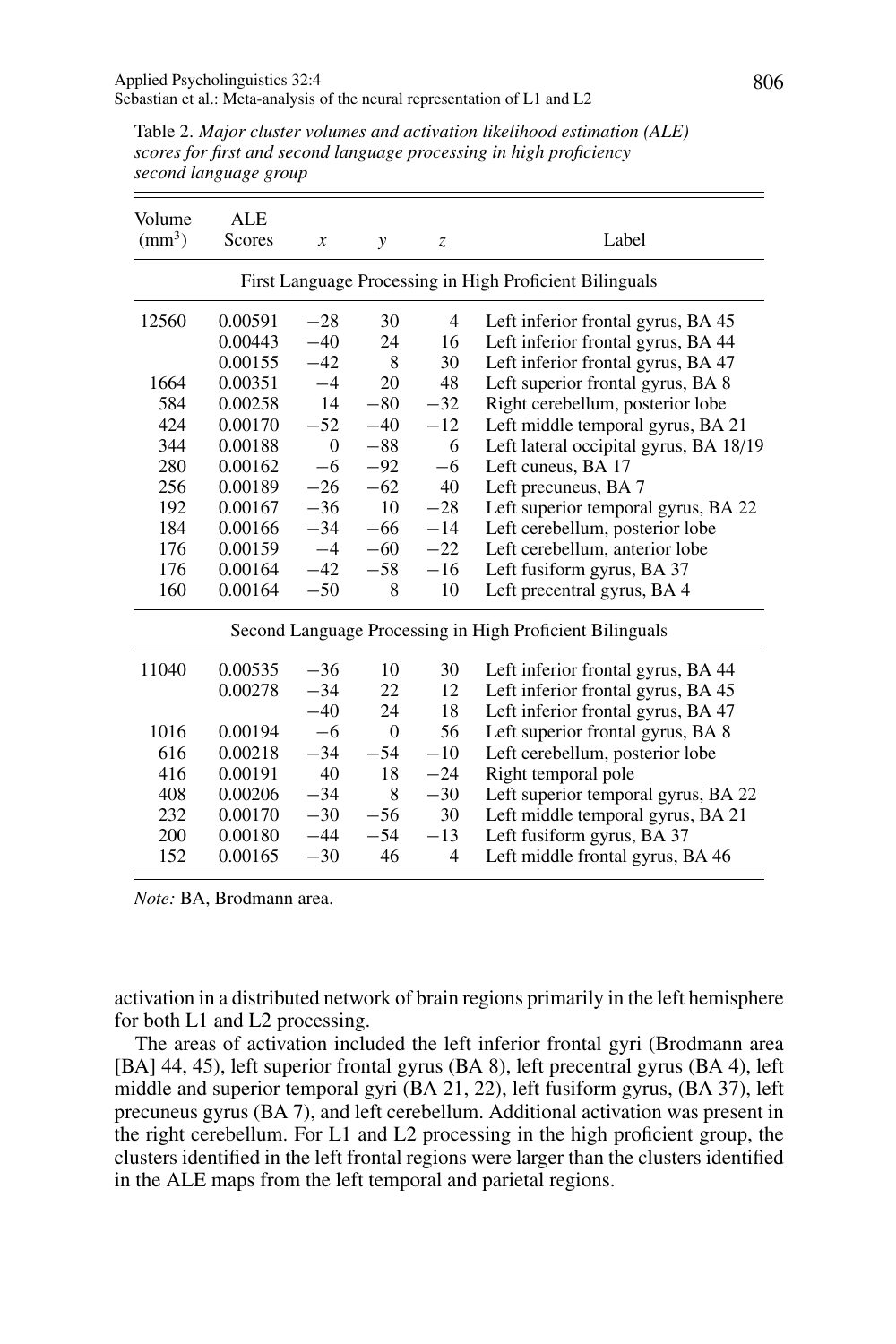#### Applied Psycholinguistics 32:4 807 Sebastian et al.: Meta-analysis of the neural representation of L1 and L2



Figure 1. Activation likelihood estimation results for eight studies in the high proficiency second language (L2) group. Representative slices in (a) sagittal, (b) coronal, and (c) axial views ( $p < .05$ ; false discovery rate corrected). In the online color version, red represents first language (L1), blue represents L2, and purple represents the overlap in activation. The analysis demonstrated a primarily left-lateralized network, with an overlap in the frontal region and temporal region for L1 and L2. [A color version of this figure can be viewed online at journal.cambridge.org/aps]



Figure 2. Activation likelihood estimation results for six studies in the low/moderate proficiency second language group. Representative slices in (a) sagittal, (b) coronal, and (c) axial views ( $p < .05$ ; false discovery rate corrected). In the online color version, red represents first language, blue represents second language, and purple represents the overlap in activation. [A color version of this figure can be viewed online at journal.cambridge.org/aps]

### Low/moderate proficiency group

The results from the two ALE analyses of L1 and L2 processing in the low proficiency group are shown in Table 3 and Figure 2. Six studies (Golestani et al., 2006; Luke et al., 2002; Meschyan & Hernandez, 2006; Perani et al., 1996; Suh et al., 2007; Yokoyama et al., 2006) were included in the low/moderate proficiency bilingual group. The language tasks included word reading (Meschyan & Hernandez, 2006), sentence generation (Golestani et al., 2006), sentence comprehension (Suh et al., 2007; Yokoyama et al., 2006), listening to stories (Perani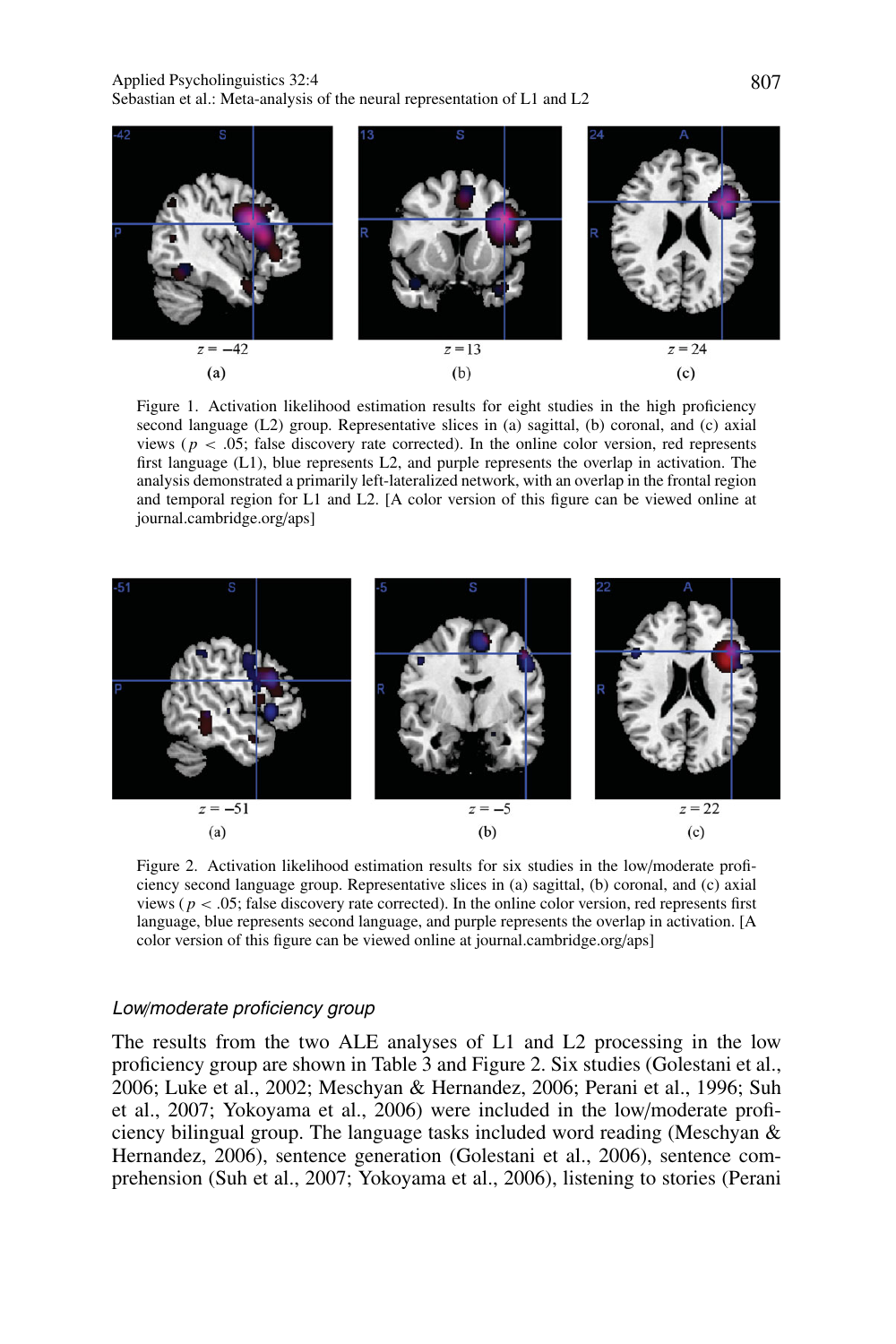Table 3. *Major cluster volumes and activation likehood estimation (ALE) scores for first and second language processing in low*/*moderate proficiency second language group*

| Volume<br>$\text{(mm}^3)$                               | <b>ALE</b><br>Values | $\boldsymbol{x}$ | $\mathcal{Y}$  | Z.             | Label                                  |  |  |
|---------------------------------------------------------|----------------------|------------------|----------------|----------------|----------------------------------------|--|--|
| First Language Processing in Low Proficient Bilinguals  |                      |                  |                |                |                                        |  |  |
| 10016                                                   | 0.0032               | $-48$            | $\overline{4}$ | 20             | Left inferior frontal gyrus, BA 44     |  |  |
|                                                         | 0.0022               | $-50$            | 28             | 18             | Left inferior frontal gyrus, BA 45     |  |  |
| 1592                                                    | 0.0030               | $-38$            | $-58$          | 26             | Left angular gyrus, BA 39              |  |  |
| 1544                                                    | 0.0039               | $-54$            | $-38$          | $-2$           | Left middle temporal gyrus, BA 21      |  |  |
| 1032                                                    | 0.0035               | 12               | $-76$          | $-30$          | Right cerebellum, posterior lobe       |  |  |
| 888                                                     | 0.0020               | $-46$            | $-60$          | 42             | Left supramarginal gyrus, BA 40        |  |  |
| 728                                                     | 0.0023               | $-48$            | 10             | $-16$          | Left superior temporal gyrus, BA 22    |  |  |
| 464                                                     | 0.0018               | $-46$            | $-72$          | 20             | Left lateral occipital gyrus, BA 18/19 |  |  |
| 440                                                     | 0.0014               | 52               | 6              | $-16$          | Right middle temporal gyrus, BA 21     |  |  |
| 400                                                     | 0.0017               | $-40$            | $-54$          | $-12$          | Left fusiform gyrus, BA 37             |  |  |
| 256                                                     | 0.0017               | 28               | $-80$          | $\overline{0}$ | Right occipital gyrus, BA 18           |  |  |
| Second Language Processing in Low Proficient Bilinguals |                      |                  |                |                |                                        |  |  |
| 3536                                                    | 0.0032               | $-48$            | 18             | $\overline{c}$ | Left inferior frontal gyrus, BA 45     |  |  |
|                                                         | 0.0025               | $-46$            | 20             | 26             | Left inferior frontal gyrus, BA 44     |  |  |
|                                                         | 0.0014               | $-36$            | 20             | 12             | Left inferior frontal gyrus, BA 47     |  |  |
| 1944                                                    | 0.0026               | $-4$             | $\Omega$       | 58             | Left middle frontal gyrus, BA 46       |  |  |
|                                                         | 0.0022               | $-12$            | $-4$           | $-56$          | Left middle frontal gyrus, BA 9        |  |  |
| 1608                                                    | 0.0031               | $-34$            | $-60$          | 42             | Left angular gyrus, BA 39              |  |  |
| 1208                                                    | 0.0019               | $-48$            | $\Omega$       | 46             | Left precentral gyrus, BA 4            |  |  |
| 912                                                     | 0.0019               | 28               | $-62$          | 42             | Right precuneus, BA 7                  |  |  |
| 840                                                     | 0.0025               | $-8$             | 46             | $-6$           | Left paracingulate gyrus, BA 32        |  |  |
| 744                                                     | 0.0024               | 30               | $-80$          | $\Omega$       | Right middle occipital gyrus, BA18     |  |  |
| 720                                                     | 0.0018               | 8                | $-76$          | $-24$          | Right cerebellum, posterior lobe       |  |  |
| 536                                                     | 0.0020               | $-8$             | 18             | 44             | Left cingulate gyrus, BA 24            |  |  |
| 288                                                     | 0.0015               | $-28$            | $-82$          | $-4$           | Left middle occipital gyrus, BA 18     |  |  |
| 224                                                     | 0.0013               | 30               | 10             | 12             | Right cerebrum sublobar claustrum.     |  |  |
| 200                                                     | 0.0014               | $-26$            | $-72$          | 28             | Left precuneus, BA 7                   |  |  |
| 176                                                     | 0.0014               | $-44$            | $-58$          | $-12$          | Left fusiform gyrus, BA 37             |  |  |
| 160                                                     | 0.0013               | $-50$            | $-38$          | $-2$           | Left superior temporal gyrus, BA 22    |  |  |
| 160                                                     | 0.0012               | 50               | 18             | 20             | Right inferior frontal gyrus, BA 45    |  |  |

*Note:* BA, Brodmann area.

et al., 1996), and semantic and syntactic judgment (Luke et al., 2002). In total, 147 activation foci were analyzed for L1 processing and 122 activation foci were analyzed for L2 processing.

The activation for L1 processing was observed in a predominantly left lateralized network. For L1 processing, frontal regions showed significantly elevated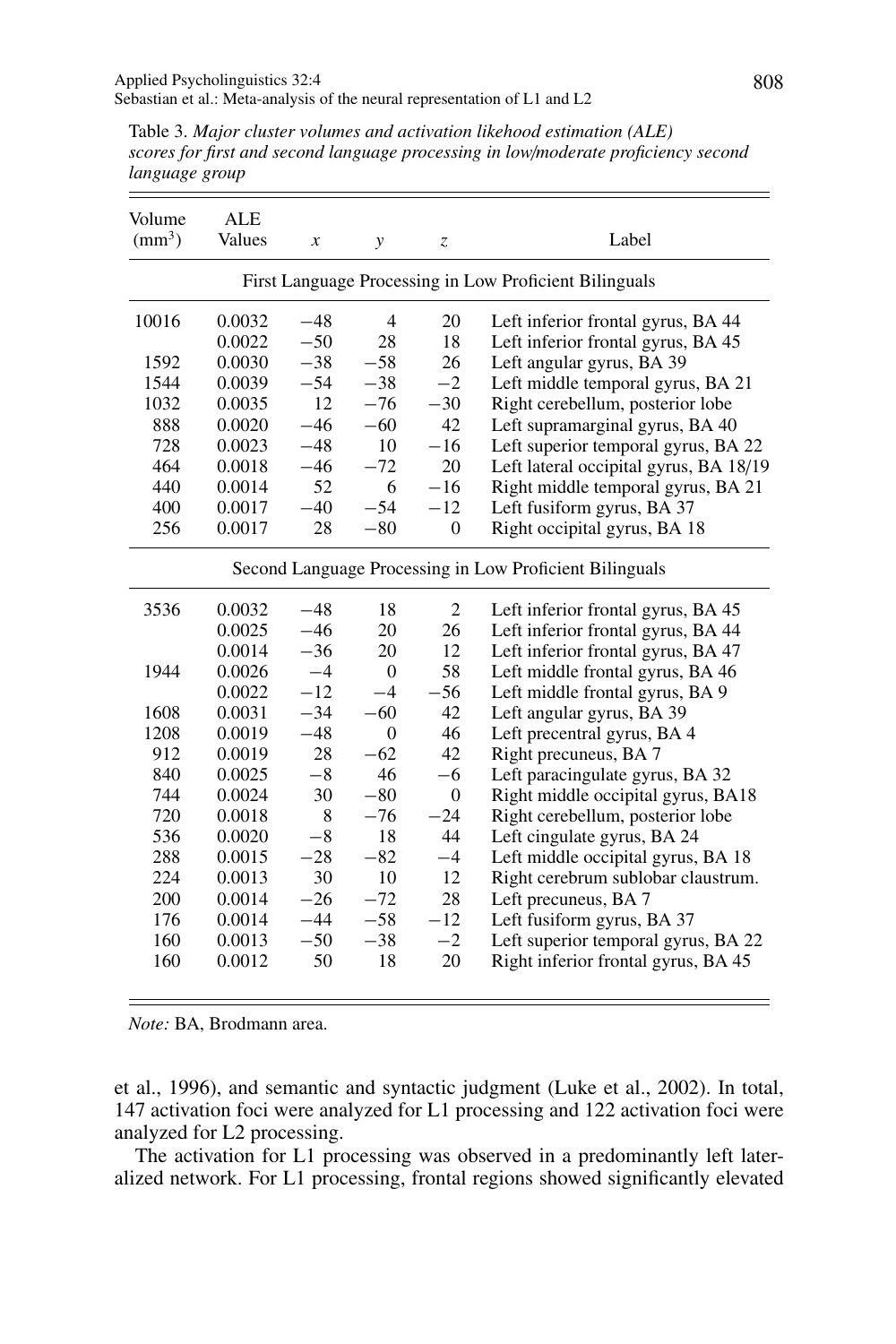probabilities of activation in areas of left inferior frontal gyrus and premotor area (BA 4, 6, 44, 45, 47). In addition, significant elevated probabilities of activation were also identified bilaterally in the middle and superior temporal gyri (BA 21, 22), left fusiform gyrus (BA 37), left angular gyrus, (BA 39), left supramarginal gyrus (BA 40), left precuneus (BA 7), bilateral occipital lobe (BA 17), and left and right cerebellum.

Activation for L2 processing was observed bilaterally. Significant elevated probabilities of activation were observed bilaterally in the left and right inferior frontal gyrus (BA 44, 45), left middle frontal gyrus, dorsolateral prefrontal cortex (46/9), left parietal (BA 7), bilateral occipital regions (BA 17, 18), bilateral cerebellum, left cingulate gyrus (BA 24), left paracingulate gyrus (BA 32), and left superior temporal gyrus (BA 22). Activation was observed in the cingulate and paracingulate gyrus for L2 processing only in the low proficiency group. In addition, activation in the superior temporal gyrus (BA 22) barely reached significance for L<sub>2</sub> processing in the low proficiency group. Further, the clusters were generally smaller than the clusters identified in the other three meta-analyses.

## Overlap in activation

An overlap in activation was observed for L1 and L2 in the high proficiency group and L1 in the low/moderate proficiency group. It should be noted that (see Tables 2 and 3) the Talairach coordinates of activation in the frontotemporal, temporoparietal, and occipital regions for L1 processing in the moderate/low proficient group were very similar to that of the high proficient group.

# **DISCUSSION**

Given the importance of language proficiency in bilingual neural representation, the present study conducted a meta-analysis focusing on low/moderate and high proficient bilinguals. The aim of this study was to quantitatively analyze the results of a number of neuroimaging studies done on bilingualism. We were particularly interested in the role of language proficiency on the neural representation of L1 and L2. Our findings suggest that despite varying experimental tasks, there appears to be a similar pattern of regions involved in bilingual neural representation in high proficient bilinguals. In low proficient bilinguals, however, there are several differences between L1 and L2 processing.

# Language processing in high proficiency group

Eight studies were included in our meta-analyses study of language processing in the high proficiency group. The Talairach coordinates of activation in the frontotemporal, temporoparietal, and occipital regions in L1 processing were very similar to that of L2 processing. An interesting finding of these meta-analyses was the presence of large cluster volumes on the ALE maps in the left frontal region for L1 and L2 processing. The frontal region appears to be one of those regions where different aspects of language processing interact with each other to deliver highly complex and interactive human language processing. Specifically,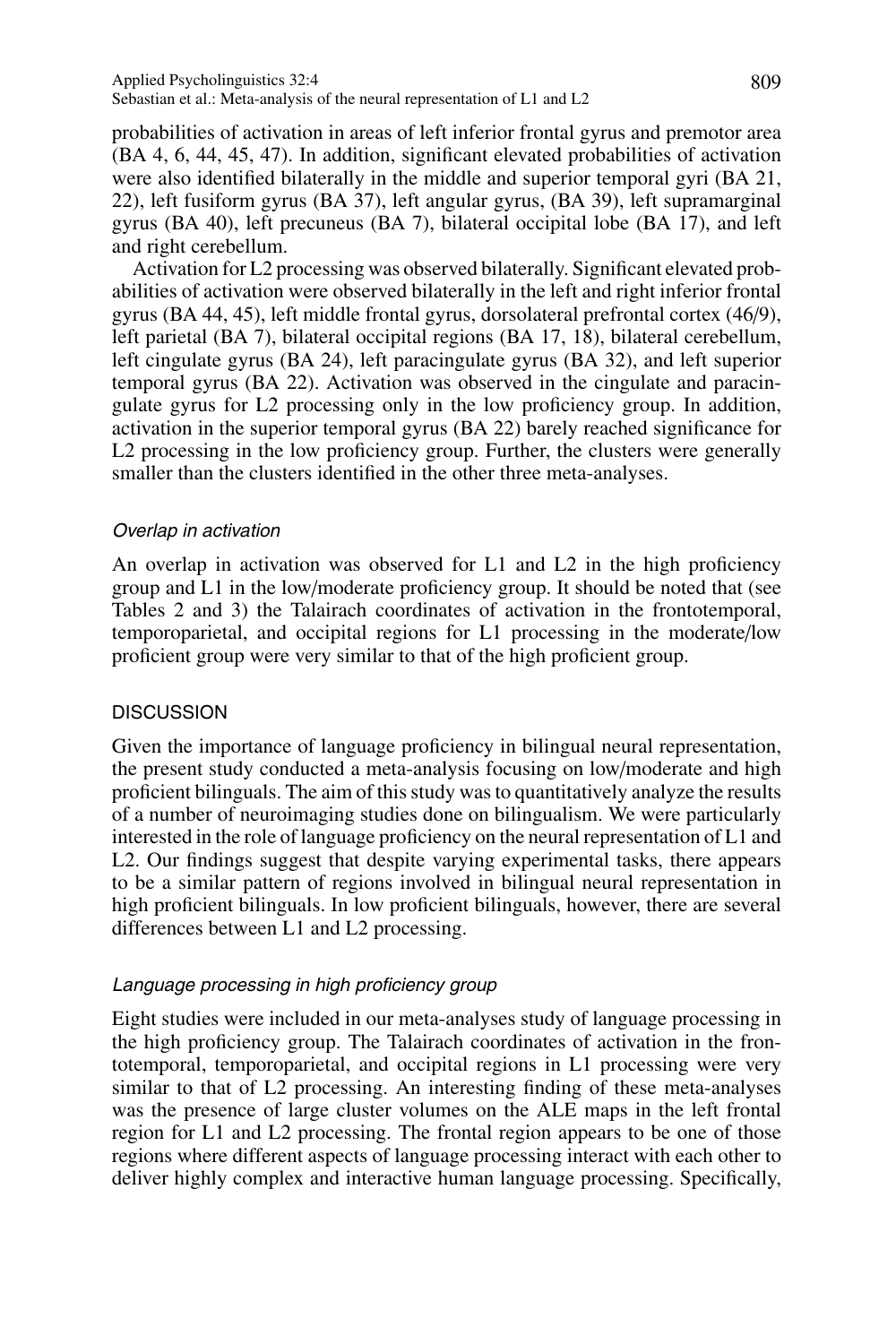the frontal lobe is assumed to be related to semantic, syntactic, and phonological processing (Bookheimer, 2002; Hagoort, 2005; Nakai et al., 1999; Siok, Perfetti, Jin, & Tan, 2004; Tan et al., 2001, 2003).

Increased probabilities of activation in the frontal region might be related to the tasks used in the studies included in the meta-analyses. Four out of the eight studies in the high proficient group used production-based tasks that included word/verb generation (Chee et al., 1999; Klein et al., 1995, 1999) and word naming (De Bleser et al., 2003). This argument is consistent with findings of a meta-analysis study on word production. Indefrey and Levelt (2004) identified the inferior frontal gyrus and the precentral cortex as the main regions that were activated during a variety of naming and word generation tasks, suggesting that the left frontal regions contribute to the core processes of language production. Alternatively, increased activation in this region might reflect comprehension processes as the other four studies used comprehension-based tasks such as semantic judgment (Chee et al., 2001; Ding et al., 2003), listening to stories (Perani et al., 1998), and homophone matching (Tham et al., 2005). Several studies support the notion that the left frontal lobe, specifically the left inferior frontal gyrus, supports language comprehension in addition to language production (Bookheimer, 2002; Moro et al., 2001; Zatorre, Meyer, Gjedde, & Evans, 1996).

Another interesting finding was the increased probabilities of activation in the cerebellum. Although most studies in the fMRI evaluation of language processing (semantic, phonological, and other) have demonstrated predominantly left hemispheric areas of supratentorial activation (inferior frontal gyrus, dorsolateral prefrontal cortex, superior temporal gyrus, supramarginal gyrus, etc.), several studies show cerebellum is also involved in many cognitive processes including language processing (Booth et al., 2007; Desmond & Fiez, 1998; Fulbright et al.*,* 1999). The finding of significant activation in cerebellum is consistent with other bilingual studies that have found activation in this region during language tasks (Chee et al., 2001; De Bleser et al., 2003; Marian et al., 2003; Pillai et al., 2003, 2004).

The other regions that were activated included the fusiform gyrus (BA 37), precuneus (BA 7), and the occipital cortex (BA 17/18). Previous bilingual neuroimaging studies have shown strong activation in the left fusiform gyrus when viewing visually presented words (Chee et al., 1999, 2001; DeBleser et al., 2003; Ding et al., 2003; Tham et al., 2005). These studies suggest that the fusiform region may participate in phonological decoding and semantic processing for visually presented stimuli.

In general, although there were differences in the probabilities of activation in terms of the cluster volumes, the results of our meta-analyses confirmed our prediction that similar areas will be recruited during L1 and L2 processing in high proficient bilinguals. This corroborates the findings of previous bilingual neuroimaging studies that suggest both languages of a proficient bilingual recruit a common neural network (Chee et al., 2001; Illes et al., 1999, Perani et al., 1998).

## Language processing in low/moderate proficiency group

Six studies were included in our meta-analyses of language processing in the low/ moderate proficiency group. The results of the meta-analyses suggest differences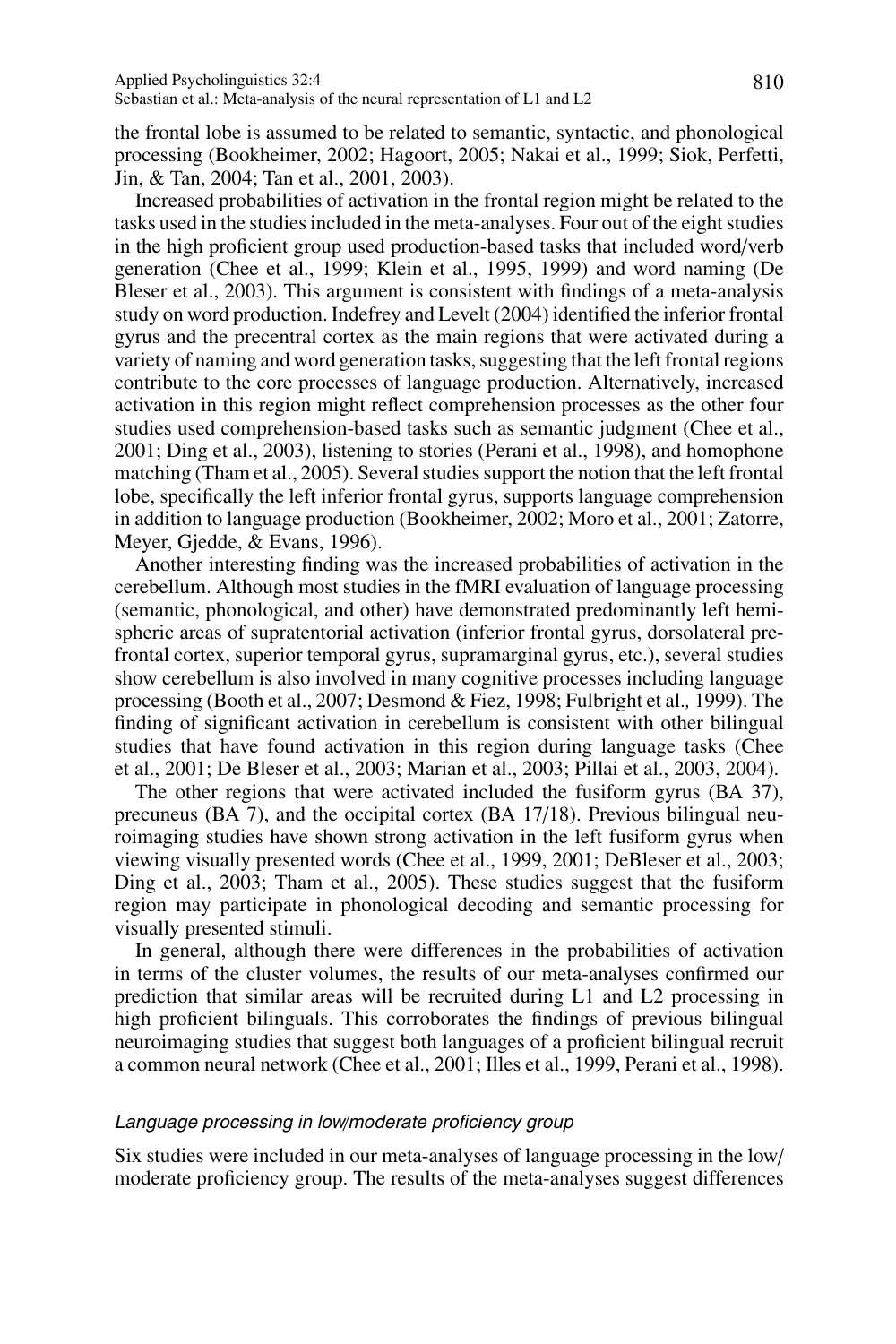in probabilities of activation observed between L1 and L2 processing in the low proficient bilinguals. For L2 processing, the clusters were generally smaller and distributed over wider areas than the clusters identified in the ALE maps from L1 processing (see Figure 2). In addition, more regions were activated in the right hemisphere and in the left hemisphere for the low proficient group compared to the high proficient group. This finding is consistent with the view that low proficient bilinguals recruit additional areas to compensate for reduced language proficiency (Dehaene et al., 1997; Perani et al., 1996).

An interesting finding observed in this study was the presence of increased activation in the right inferior frontal gyrus for L2 processing. Clinical evidence has suggested that impairment of the left frontal regions might induce contralesional areas to take over functions previously carried out by the homologous leftsided brain structures, suggesting a compensatory role for right frontal regions (Fernandez et al., 2004; Thulborn, Carpenter, & Just, 1999; Weiller et al., 1995; Winhuisen et al., 2007). Bush et al. (1999) also observed bilateral inferior frontal activation during the counting Stroop test in adults with attention-deficit/ hyperactivity disorder. This increased activation was attributed to enhanced cognitive effort required for subjects with attention-deficit/hyperactivity disorder. Similarly, low proficient bilinguals might recruit the right frontal regions to compensate for reduced language proficiency in L2. This argument is in line with previous findings, which have indicated the recruitment of the right hemisphere during processing of weaker L2 (Luke et al., 2002; Meschyan & Hernandez, 2006; Yokohama et al., 2006).

Another interesting finding was that the activation in the left superior temporal gyrus barely reached significance in the low proficient group. The size of the cluster was 160 for L2 processing compared to 728 for L1 processing. Stronger activation of this area might be related to a more extensive conceptual processing associated with the larger amount of retrieved semantic information (Vandenberghe, Price, Wise, Josephs, & Frackowiak, 1996). It is possible that the reduced activation in the temporal region for L2 processing in the low proficient group may reflect poor semantic representation in the less proficient L2. This meta-analysis reflects the lack of temporal activation in many of the studies in the low proficient group. For example, Yokohama et al. (2006) did not find activation in the temporal region during L2 processing in their low proficient L2 subjects during sentence comprehension. Similarly, Suh et al. (2007) did not find activation in their subjects who were moderately proficient in L2 during sentence comprehension.

Increased probabilities of activation were also observed in the dorsolateral prefrontal cortex (BA 46, 9) and the anterior cingulate cortex (BA 24, 32) during the less proficient L2 processing. According to Abutalebi and Green (2007), functional neuroimaging studies investigating the aspects of cognitive control confirm that cognitive control emerges from the integration of separable neural systems (Botvinick, Nystrom, Fissell, Carter, & Cohen, 1999; MacDonald, Cohen, Stenger, & Carter, 2000; Petrides, Alivasatos, Meyer, & Evans, 1993). According to Braver, Barch, Gray, Molfesek, and Avraham (2001), these systems include prefrontal, inferior parietal cortex, and anterior cingulate cortex. The prefrontal cortex is a collection of interconnected neocortical areas that sends and receives projections from virtually all cortical sensory systems, motor systems, and many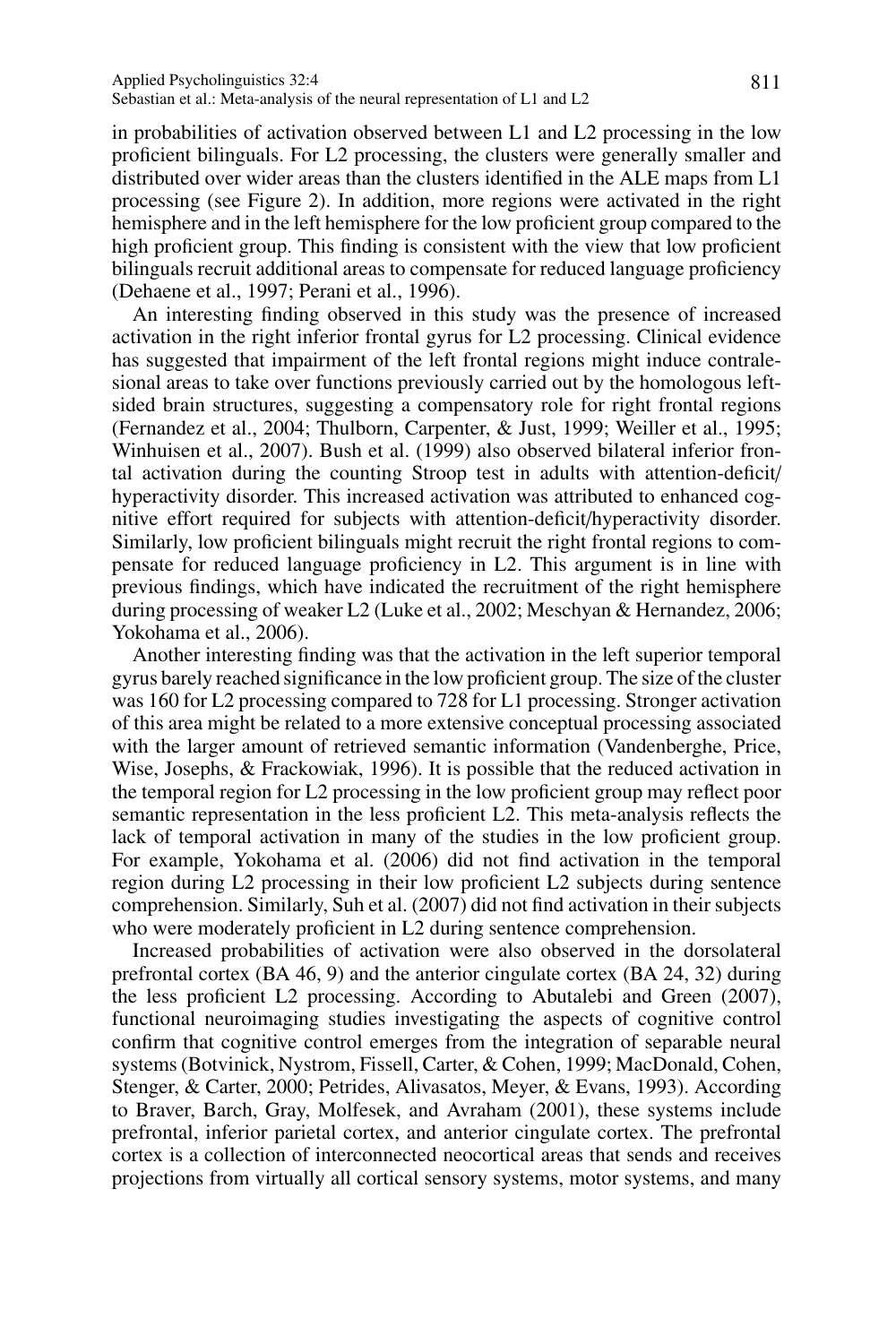subcortical structures. Models of cognitive control conceptualize the prefrontal cortex functions as top-down bias mechanisms that facilitate the processing of task-relevant representations even in the presence of prepotent, irrelevant ones (Dehaene & Changeux, 1991; Desimone & Duncan, 1995; Miller & Cohen, 2001). In the bilingual case, such a situation could ideally be when a bilingual has to produce words in a weaker L2, and hence, to block potential prepotent responses from the stronger L1. Thus, increased probabilities of activation observed during L2 processing in the prefrontal cortex might be interpreted as blocking potential prepotent responses from the stronger language (L1) while processing the weaker language (L2).

Another region that is involved in cognitive control is the anterior cingulate cortex (ACC). In contrast to the prefrontal cortex that guides response selection under conditions of response, the ACC modulates cognitive control (Bush, Luu,  $\&$ Posner, 2000; Cabeza & Nyberg, 1997). Functional neuroimaging studies have shown ACC activity during tasks that engage working memory, language generation, and controlled information processing (Cabeza & Nyberg, 1997). One of its most important roles of the ACC is detecting and signaling the occurrence of conflicts in information processing (Botvinick et al., 1999; Carter et al., 1998). Researchers indicate that the ACC activation is related to the degree of response conflict present in a given cognitive task (Botvinick et al., 1999; Carter et al., 1998). Further, activation in the anterior cingulate cortex is also linked to attention. Kerns et al. (2004) suggests that there is a link between ACC activation and subsequent performance. Specifically, strong ACC engagement should be followed by behavior reflecting relatively focused attention and weak ACC engagement by less focused attention. Kerns et al. (2004) also observed ACC engagement in association with errors. The magnitude of error responses was related to posterror performance, with higher activation associated with a relatively large slow-down in reaction times. This finding is consistent with the proposal put forth by Botvinick et al. (1999) that posterror slowing might be a consequence of conflict monitoring.

Increased probabilities of activation observed during L2 processing in the ACC might be interpreted not only due to an intrusion from the proficient L1 during language tasks in the less proficient L2 but also due to increased attentional demand in L2 processing. This premise is supported by several behavioral studies that show the nontarget language is activated and cross-language effects appear even in situations and tasks that are purely monolingual. For example, in unbalanced bilinguals, cross-language effects of L2 on L1 were found in a purely L1 context (van Hell & Dijkstra, 2002; van Wijnendaele & Brysbaert, 2002).

Taken together, these findings suggest that processing the less proficient language is demanding and is associated with a more extended network of activation, including foci in the right hemisphere. More specifically, the results of these metaanalyses suggest that lower L2 proficiency is associated with increased probabilities of activation in the dorsolateral prefrontal cortex, anterior cingulate cortex, and right inferior frontal gyrus. Notably, the results of this study are consistent even with the bilingual neuroimaging studies that were not included in this analysis. Several of these studies found that bilinguals with less proficient L2 showed more extensive activation in L2 than in L1 (Dehaene et al., 1997; Hasegawa et al., 2002; Kim et al., 1997; Pillai et al., 2003, 2004) and bilinguals who were equally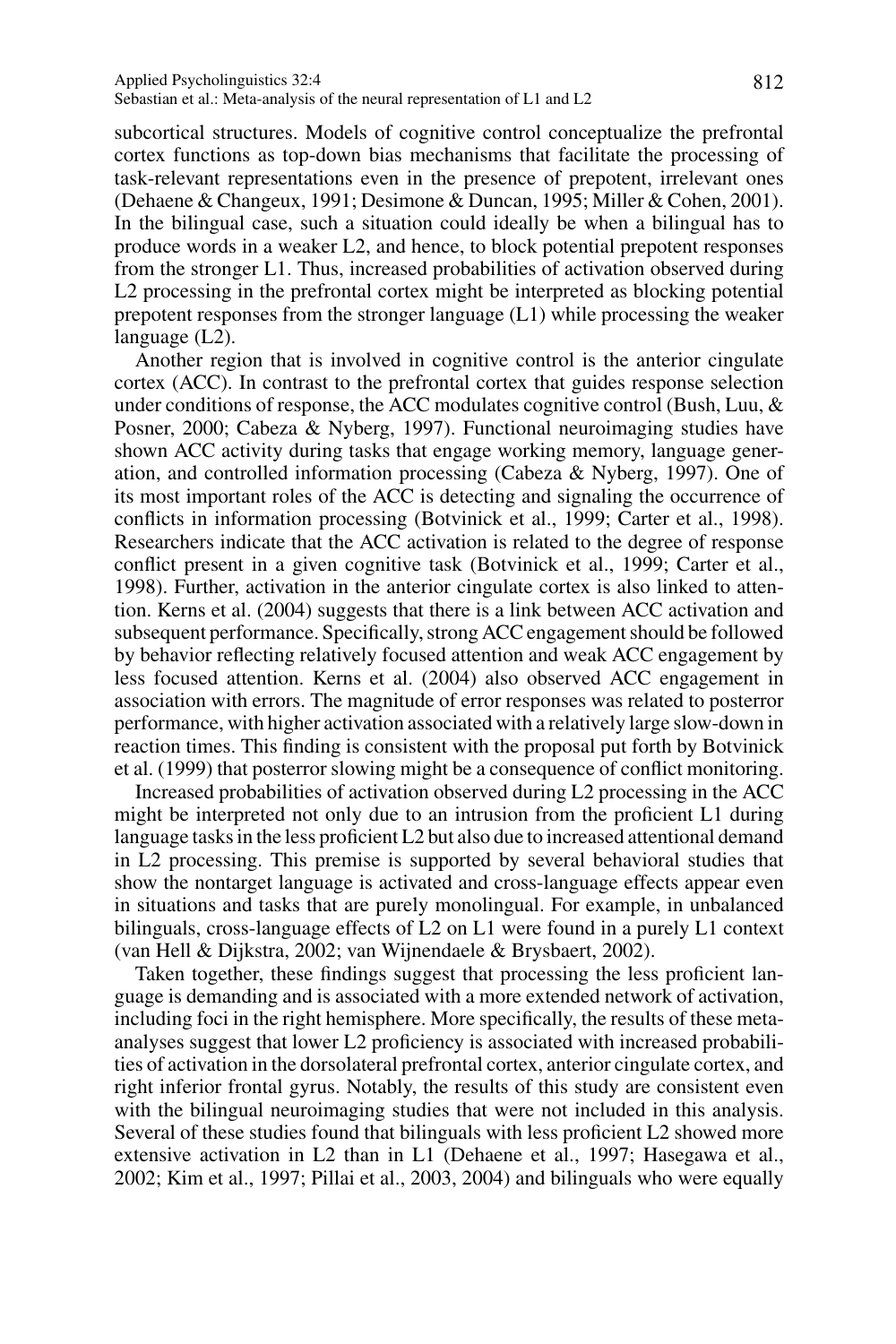proficient in both languages consistently showed similar patterns of activation for both languages (Hernandez et al., 2000, 2001; Illes et al., 1999; Klein et al., 1994; Marian et al., 2003, Price et al., 1999).

Our ALE meta-analysis is also in agreement with previous reviews of bilingual brain activation studies (Abutalebi, 2008; Abutalebi et al., 2001, 2005; Indefrey, 2006; Stowe & Sabourin, 2005). However, there are a number of limitations to be considered in the interpretation of these results. First, the present study reflects analysis of heterogeneous tasks. The eight studies in the "high proficient group" included tasks like noun or verb generation, picture naming, semantic judgment, listening to stories, and homophone matching, whereas the six studies in the "low/moderate proficient group" included tasks like sentence generation, sentence comprehension, listening to stories, and semantic and syntactic judgment. The heterogeneity of the tasks could have resulted in the differences in activation patterns between the "low/moderate" and "high" proficient group. Nonetheless, the inclusion of heterogeneous tasks in this meta-analysis in order to identify brain regions recruited during processing of less and more proficient language is consistent with the viewpoint that irrespective of task, the brain regions involved in processing linguistic elements during semantic, syntactic, and phonological aspects are essentially the same. For instance, Hagoort (2005) and Bookheimer (2002) have convincingly argued that the regions within left inferior frontal gyrus are involved in processing phonological, semantic, and syntactic information and are not modality or content specific. Our view is consistent with this premise that a network of highly interactive nodes (inferior frontal gyrus, dorsolateral prefrontal cortex, ACC, superior temporal gyrus) are routinely involved in selecting, analyzing, retrieving, comparing and modulating linguistic information that is independent of task, modality and perhaps even the language structure.

Second, the present study only focused on the role of language proficiency in bilingual neural representation. It should be noted that other factors such as L2 onset, exposure, and task differences might also account for differences in bilingual neural representation. For example, Indefrey (2006) carried out a systematic review of 30 neuroimaging experiments to examine the relative influence of the three factors (onset, proficiency, and exposure) on bilingual neural representation. The author also analyzed the variations in subject groups and tasks that might explain why some studies found differences and others did not. The results indicated that for word-level production all the three factors played a role, whereas for word-level semantic processing in comprehension only proficiency played a role. By contrast, L2 onset seemed to be the most important factor for activation differences related to syntactic processing in sentence comprehension.

Third, only a limited number of studies were included in the present study. Several studies in the literature could not be included in this analysis as they did not report their results in standard 3-D stereotactic coordinates, and only reported their findings in terms of anatomically determined regions of interest. Without the use of standardized 3-D coordinates, comparisons between the studies must rely on more subjective approaches and cannot be included in voxel-based, statistical meta-analyses such as the present study. Despite exclusion of these studies, our results are broadly consistent with those of qualitative reviews that included both studies with and without stereotactic coordinates.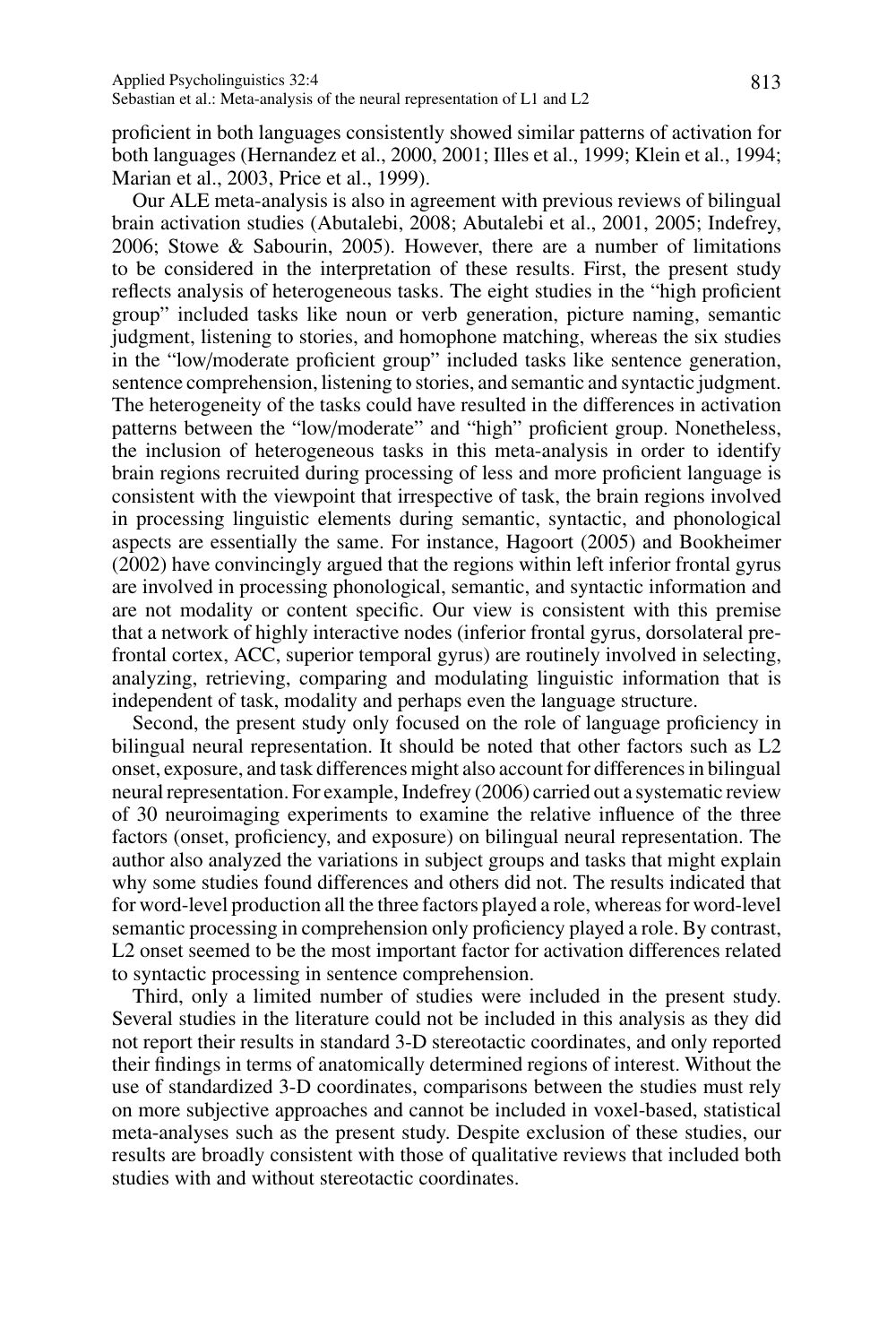#### Applied Psycholinguistics 32:4 814 Sebastian et al.: Meta-analysis of the neural representation of L1 and L2

In summary, functional neuroimaging techniques, such as fMRI and PET, provide a unique window into the organization of language in neurologically intact bilinguals. How a later learned L2 becomes organized in the brain, relative to the first, is an intriguing question for theoretical and practical reasons. These results further confirm the premise that greater proficiency in language recruits a more focal core language network, whereas lower proficiency in language recruits a more distributed network of regions. This observation of an inverse relationship between proficiency and activation has been made in numerous neural systems, perhaps most convincingly in studies of motor learning (Ma et al., 2010; Xiong et al., 2009) indicating that proficiency induces efficiency. This premise is consistent with our previous work in bilingual aphasia rehabilitation (Edmonds & Kiran, 2006) that has shown that training the less proficient language (i.e., a more diffuse network) in stroke patients results in cross language transfer to the more proficient language, whereas training the proficient language (i.e., a highly specialized network) does not result in cross-language transfer to the weaker language. Therefore, it could be argued that training the less proficient and distributed L2 language network may intrinsically strengthen the dense L1 language network because of the overlapping nodes in the two networks. This conjecture is currently being examined in ongoing work in our laboratory. In addition, these results have clinical implications in presurgical planning affecting the frontal and temporal lobe in high and low proficient bilinguals. It is critical to assess language proficiency in L1 and L2 prior to surgical planning in bilingual patients with lesions in close spatial proximity to essential language cortex. For example, surgical resection of the right frontal lobe could have a detrimental effect on language processing in low proficient bilinguals and not high proficient bilinguals. Further studies should also address the role of practice and the frequency of usage of the L2 in bilingual neural representation.

## **CONCLUSION**

A number of functional imaging studies have addressed the issue of cerebral representation of the two languages. The present study is the first ALE metaanalysis study on bilingual neuroimaging. Our findings draw attention to the presence of consistent differences in the bilingual neural representation between high proficient bilinguals and low/moderate proficient bilinguals. Specifically, in the low proficient group, clusters were generally smaller and distributed over wider areas in both the hemispheres than the clusters identified in the ALE maps from the high proficient group. Another important finding of the present study was reduced activation in the temporal region during L2 processing in low proficient bilinguals. This may reflect poor semantic representation in the less proficient L2. In addition, greater probabilities of activation were found not only in regions traditionally involved in language processing, but also in regions known to sustain the cognitive control, such as the prefrontal cortex and the anterior cingulate cortex.

#### ACKNOWLEDGMENTS

This work was supported in part by NIMH Grant R01-MH074457. The authors thank Allison Darling and Sarah Thelen for help during data entry and analysis.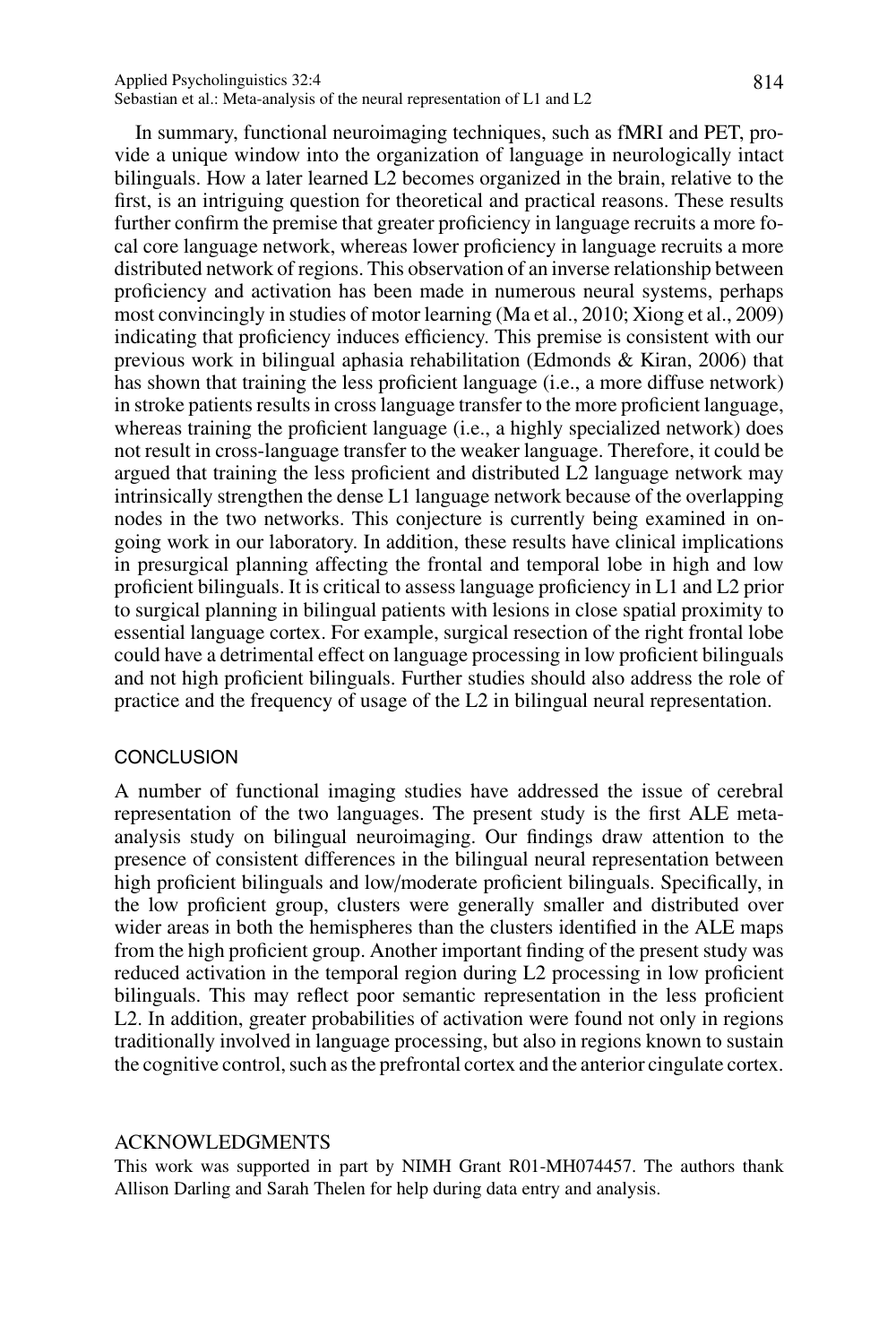#### REFERENCES

- Abutalebi, J. (2008). Neural aspects of second language representation and language control. *Acta Pscychologica, 128*, 466–478.
- Abutalebi, J., & Green, D. (2007). Bilingual language production: The neurocognition of language representation and control. *Journal of Neurolinguistics, 20*, 242–275.
- Abutalebi, J., Cappa, S. F., & Perani, D. (2001). The bilingual brain as revealed by functional neuroimaging. *Bilingualism: Language and Cognition, 4*, 179–190.
- Abutalebi, J., Cappa, S. F., & Perani, D. (2005). Functional neuroimaging of the bilingual brain. In J. F. K. Kroll & A. M. De Groot (Eds.), *Handbook of bilingualism: Psycholinguistic approaches*. Oxford: Oxford University Press.
- Albert, M. L., & Obler, L. K. (1978). *The bilingual brain: Neuropsychological and neurolinguistic aspects of bilingualism*. New York: Academic Press.
- Bookheimer, S. (2002). Functional MRI of language: New approaches to understanding the cortical organization of semantic processing. *Annual Review Neuroscience, 25*, 151–188.
- Booth, J. R., Wood, L., Lu, D., Houk, J. C., & Bitan, T. (2007). The role of the basal ganglia and cerebellum in language processing. *Brain Research, 1133*, 136–144.
- Botvinick, M., Nystrom, L. E., Fissell, K., Carter, C. S., & Cohen, J. D. (1999). Conflict monitoring versus selection-for-action in anterior cingulate cortex. *Nature, 402*, 179–181.
- Braver, T. S., Barch, D. M., Gray, J. R., Molfese, D. L., & Avraham, S. (2001). Anterior cingulate cortex and response conflict: Effects of frequency, inhibition, and errors. *Cerebral Cortex, 11*, 825–836.
- Brown, S., Laird, A. R., Ingham, R. J., Ingham, J. C., & Fox, P. T. (2005). Stuttered and fluent speech production: An ALE meta-analysis of functional neuroimaging studies. *Human Brain Mapping, 25*, 105–117.
- Bush, G., Frazier, J. A., Rauch, S. L., Seidman, L. J., Whalen, P. J., Jenike, M. A., et al. (1999). Anterior cingulate cortex dysfunction in attention-deficit/hyperactivity disorder revealed by fMRI and the Counting Stroop. *Biological Psychiatry, 45*, 1542–1552.
- Bush, G., Luu, P., & Posner, M. I. (2000). Cognitive and emotional influences in anterior cingulate cortex. *Trends in Cognitive Sciences, 4*, 215–222.
- Cabeza, R., & Nyberg, L. (1997). Imaging cognition: An empirical review of PET studies with normal subjects. *Journal of Cognitive Neuroscience, 9*, 1–26.
- Callan, D. E., Jones, J. A., Callan, A. M., & Akahane-Yamada, R. (2004). Phonetic perceptual identification by native- and second-language speakers differentially activates brain regions involved with acoustic phonetic processing and those involved with articulatory-auditory/orosensory internal models. *NeuroImage, 22*, 1182–1194.
- Carter, C. S., Braver, T. S., Barch, D. M., Botvinick, M. M., Noll, D., & Cohen, J. D. (1998). Anterior cingulate cortex, error detection, and the online monitoring of performance. *Science, 280*, 747–749.
- Chee, M. W., Tan, E. W. L., & Thiel, T. (1999). Mandarin and English single words processing studied with functional magnetic resonance imaging. *Journal of Neuroscience, 15*, 3050–3056.
- Chee, M. W. L., Hon, N., Lee, H. L., & Soon, C. S. (2001). Relative language proficiency modulates BOLD signal change when bilinguals perform semantic judgments. *NeuroImage, 13*, 1155– 1163.
- Chee, M. W. L., Weekes, B., Lee, K. M., Soon, C. S., Schreiber, A., Hoon, J. J., et al. (2000). Overlap and dissociation of semantic processing of Chinese characters, English words, pictures: Evidence from fMRI. *NeuroImage, 12*, 392–403.
- De Bleser, R., Dupont, P., Postler, J., Bormans, G., Speelman, D., Mortelmans, L., et al. (2003). The organization of the bilingual lexicon: A PET study. *Journal of Neurolinguistics, 16*, 439– 456.
- Dehaene, S., & Changeux, J. P. (1991). The Wisconsin Card Sort Test: Theoretical analysis and modeling in a neuronal network. *Cerebral Cortex, 1*, 62–79.
- Dehaene, S., Dupoux, E., Mehler, J., Cohen, L., Paulesu, E., Perani, D., et al. (1997). Anatomical variability in the cortical representation of first and second language. *NeuroReport, 8*, 3809– 3815.
- Derrfuss, J., Brass, M., Neumann, J., & Yves von Cramon, D. (2005). Involvement of the inferior frontal junction in cognitive control: Meta-analyses of switching and Stroop studies. *Human Brain Mapping, 25*, 22–34.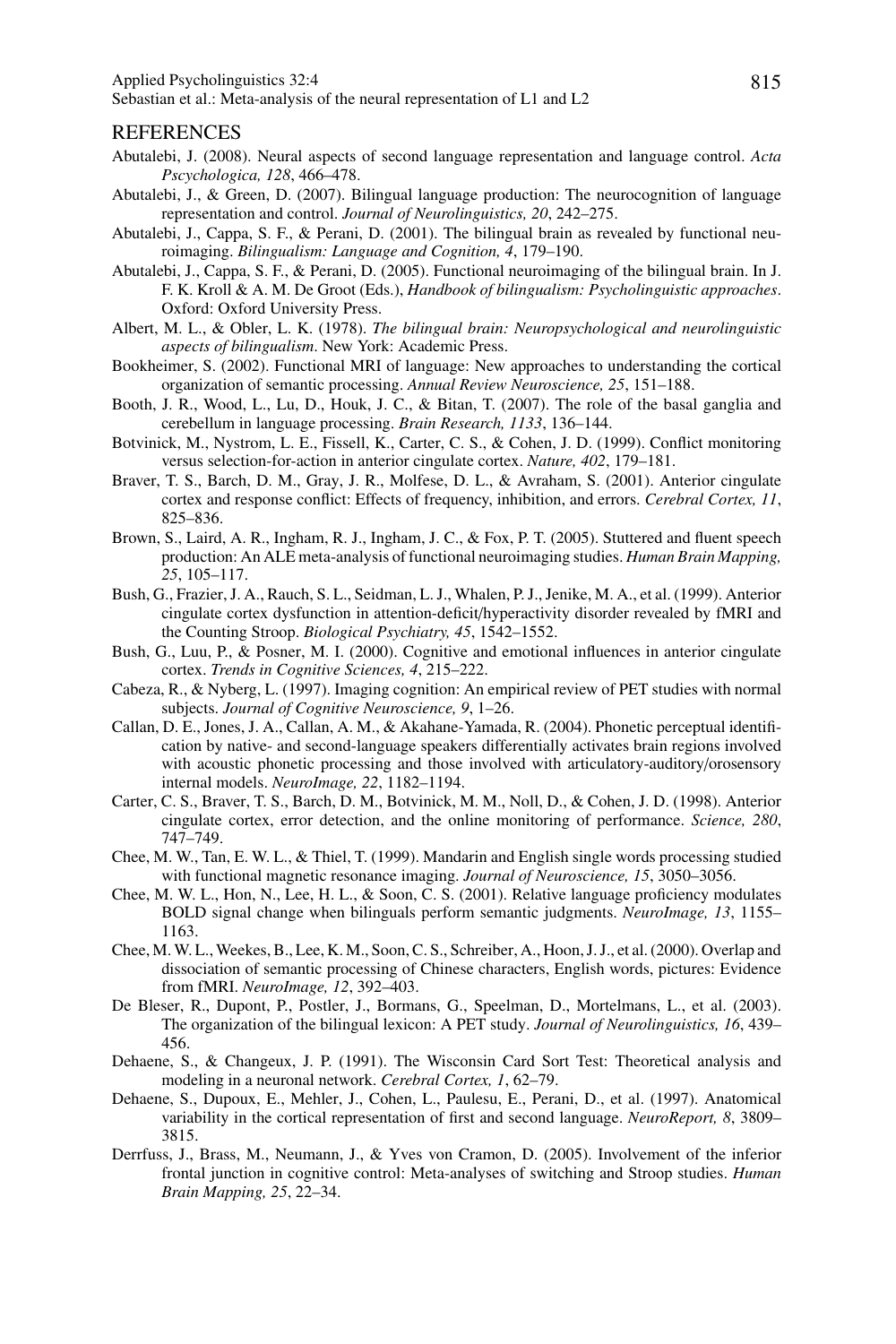Applied Psycholinguistics 32:4 816

- Desimone, R., & Duncan, J. (1995). Neural mechanisms of selective attention. *Annual Review of Neuroscience, 18*, 193–222.
- Desmond, J. E., & Fiez, J. A. (1998). Neuroimaging studies of the cerebellum: Language, learning and memory. *Trends in Cognitive Sciences, 2*, 355–361.
- Ding, G., Perry, C., Peng, D., Ma, L., Li, D., Xu, S., et al. (2003). Neural mechanisms underlying semantic and orthographic processing in Chinese–English bilinguals. *NeuroReport, 14*, 1557– 1562.
- Edmonds, L., & Kiran, S. (2006). Effect of semantic naming treatment on cross linguistic generalization in bilingual aphasia. *Journal of Speech, Language, and Hearing Research, 49*, 729– 748.
- Eickhoff, S. B., Laird, A. R., Grefkes, C., Wang, L. E., Zilles, K., & Fox, P. T. (2009). Coordinatebased activation likelihood estimation meta-analysis of neuroimaging data: A random-effects approach based on empirical estimates of spatial uncertainty. *Human Brain Mapping, 30*, 2907–2926.
- Ellison-Wright, I., Glahn, D. C., Laird, A. R., Thelen, S. M., & Bullmore, E. T. (2008). The anatomy of first-episode and chronic schizophrenia: An anatomical likelihood estimation meta-analysis. *American Journal of Psychology, 165*, 1015–1023.
- Fabbro, F. (1999). *The neurolinguistics of bilingualism*. Hove: Psychology Press.
- Fernandez, B., Cardebat, D., Demonet, J. F., Joseph, P. A., Mazaux, J. M., Barat, M., et al. (2004). Functional MRI follow-up study of language processes in healthy subjects and during recovery in a case of aphasia. *Stroke, 35*, 2171–2176.
- Fitzgerald, P. B., Oxley, T. J., Laird, A. R., Kulkarni, J., Egan, G. F., & Daskalakis, Z. J. (2006). An analysis of functional neuroimaging studies of dorsolateral prefrontal cortical activity in depression. *Psychiatry Research, 148*, 33–45.
- Fulbright, R. K., Jenner, A. R., Mencl, W. E., Pugh, K. R., Shaywitz, B. A., & Shaywitz, S. E. (1999). The cerebellum's role in reading: A functional MRI imaging study. *American Journal of Neuroradiology, 20*, 1925–1930.
- Gandour, J., Tong, Y., Talavage, T., Wong, D., Dzemidzic, M., Xu, Y., et al. (2007). Neural basis of first and second language processing of sentence-level linguistic prosody. *Human Brain Mapping, 28*, 94–08.
- Genovese, C. R., Laxar, N. A., & Nochols, T. (2002). Thresholding of statistical maps in functional neuroimaging using the false discovery rate. *NeuroImage, 15*, 870–878.
- Glahn, D. C., Ragland, J. D., Abramoff, A., Barrett, J., Laird, A. R., Bearden, C. E., et al. (2005). Beyond hypofrontality: A quantitative meta-analysis of functional neuroimaging studies of working memory in schizophrenia. *Human Brain Mapping, 25*, 60–69.
- Golestani, N., Alario, F., Meriaux, S., Le Bihan, D., Dehaene, S., & Pallier, C. (2006). Syntax production in bilinguals. *Neuropsychologia, 44*, 1029–1040.
- Gomez-Tortosa, E., Martin, E. M., Gaviria, M., Charbel, F., & Ausman, J. I. (1995). Selective deficit of one language in a bilingual patient following surgery in the left perisylvian area. *Brain and Language, 48*, 320–325.
- Hagoort, P. (2005). On Broca, brain, and binding: A new framework. *Trends in Cognitive Science, 9*, 416–423.
- Hasegawa, M., Carpenter, P. A., & Just, M. A. (2002). An fMRI study of bilingual sentence comprehension and workload. *NeuroImage, 15*, 647–660.
- Hernandez, A. E., Dapretto, M., Mazziotta, J., & Bookheimer, S. (2001). Language switching and language representation in Spanish–English bilinguals: An fMRI study. *NeuroImage, 14*, 510– 520.
- Hernandez, A. E., Martinez, A., & Kohnert, K. (2000). In search of the language switch: An fMRI study of picture naming in Spanish–English bilinguals. *Brain and Language, 73*, 421–431.
- Illes, J., Francis, W. S., Desmond, J. E., Gabrieli, J. D. E., Glover, G. H., Poldrack, R., et al. (1999). Convergent cortical representation of semantic processing in bilinguals. *Brain and Language, 70*, 347–363.
- Indefrey, P. (2006). A Meta-analysis of hemodynamic studies on first and second language processing: Which suggested differences can we trust and what do they mean? *Language Learning, 56*, 279–304.
- Indefrey, P., & Levelt, W. J. M. (2004). The spatial and temporal signatures of word production components. *Cognition, 92*, 101–144.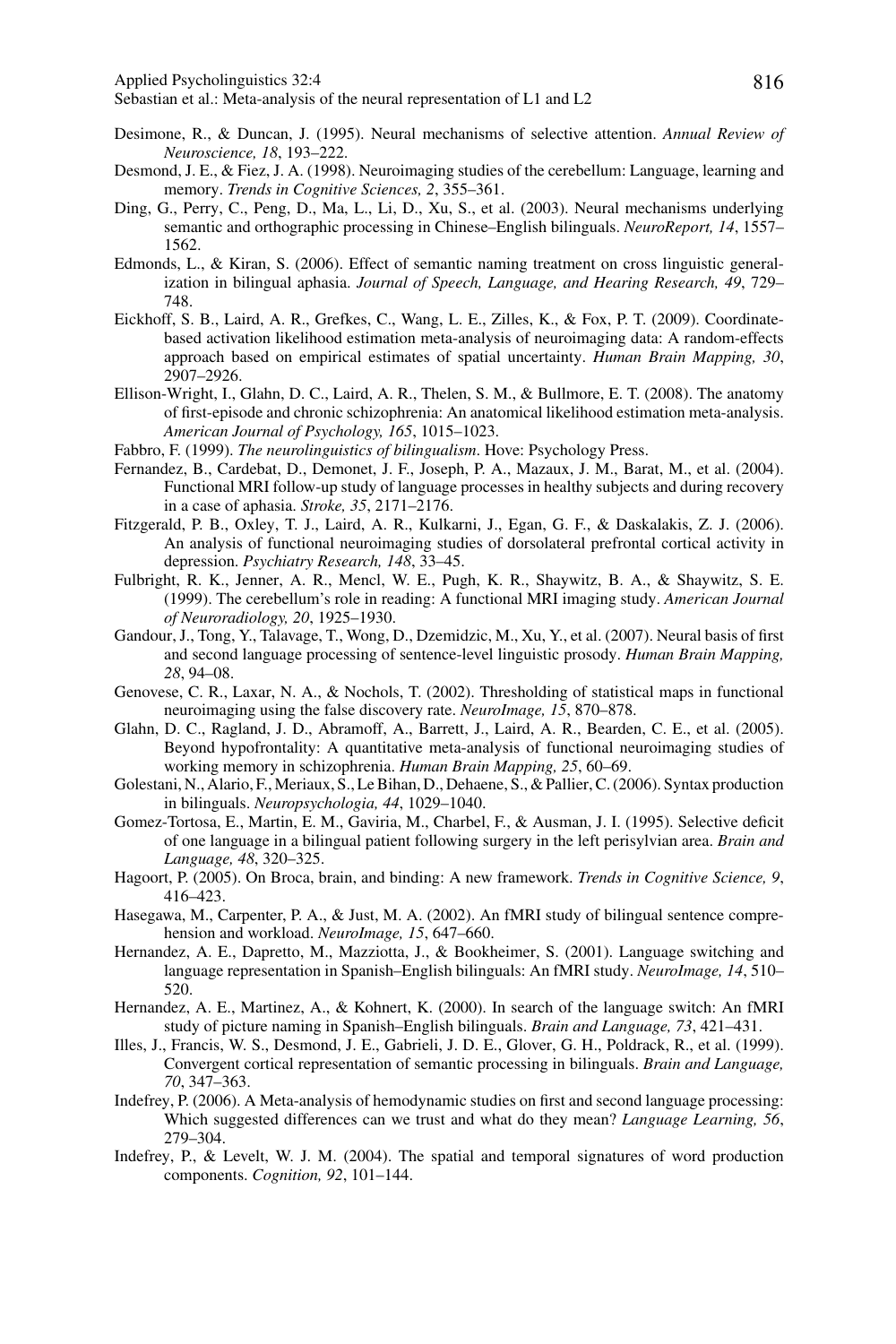Applied Psycholinguistics 32:4 817

- Junque, C., Vendrell, P., & Vendrell, J. (1995). Differential impairments and specific phenomena in 50 Catalan–Spanish bilingual aphasic patient. In M. Paradis (Ed.), *Aspects of bilingual aphasia*. Oxford: Pergamon Press.
- Kerns, J. G., Cohen, J. D., MacDonald, A. W., Cho, R. Y., Stenger, V. A., & Carter, C. S. (2004). Anterior cingulate conflict monitoring and adjustments in control. *Science, 303*, 1023–1026.
- Kim, K. H., Relkin, N. R., Lee, K. M., & Hirsch, J. (1997). Distinct cortical areas associated with native and second languages. *Nature, 388*, 171–174.
- Klein, D., Milner, B., Zatorre, R. J., Meyer, E., & Evans, A. C. (1995). The neural substrates underlying word generation: A bilingual functional imaging study. *Proceedings of the National Academy of Science of the United States of America, 92*, 2899–2903.
- Klein, D., Milner, B., Zatorre, R. J., Zhao, V., & Nikelski, J. (1999). Cerebral organization in bilinguals: A PET study of Chinese–English verb generation. *NeuroReport, 10*, 2841–2845.
- Klein, D., Zatorre, R. J., Milner, B., Meyer, E., & Evans, A. C. (1994). Left putaminal activation when speaking a second language: Evidence from PET. *NeuroReport, 5*, 2295–2297.
- Krain, A. L., Wilson, A. M., Arbuckle, R., Castellanos, F. X., & Milham, M. P. (2006). Distinct neural mechanisms of risk and ambiguity: A meta-analysis of decision-making. *NeuroImage, 32*, 477–484.
- Kuchonov, P., Lancaster, J., Thompson, P., Toga, A. W., Brewer, P., & Hardies, J. (2002). An optimized individual target brain in the Talairach coordinate system. *NeuroImage, 17*, 922–927.
- Laird, A. R., Fox, M., Price, C. J., Glahn, D. C., Uecker, A. M., Lancaster, J. L., et al. (2005). ALE meta-analysis: Controlling the false discovery rate and performing statistical contrasts. *Human Brain Mapping*, *25*, 155–164.
- Laird, A. R., McMillan, K. M., Lancaster, J. L., Kochunov, P., Turkeltaub, P. E., Pardo, J. V., et al. (2005). A comparison of label-based review and ALE meta-analysis in the Stroop task. *Human Brain Mapping, 25*, 6–21.
- Lancaster, J. L., Tordesillas-Gutierrez, D., Martinez, M., Salinas, F., Evans, A., Zilles, K., et al. (2007). Bias between MNI and Talairach coordinates analyzed using the ICBM-152 brain template. *Human Brain Mapping, 28*, 1194–1205.
- Luke, K., Liu, H., Wai, Y., Wan, Y., & Tan, L. H. (2002). Functional anatomy of syntactic and semantic processing in language comprehension. *Human Brain Mapping, 16*, 133–145.
- Ma, L., Wang, B., Narayana, S., Hazeltine, E., Chen, X., Robin, D. A., et al. (2010). Changes in regional activity are accompanied with changes in inter-regional connectivity during 4 weeks motor learning. *Brain Research, 1318*, 64–76.
- MacDonald, A. W., Cohen, J. D., Stenger, V. A., & Carter, C. S. (2000). Dissociating the role of dorsolateral prefrontal cortex and anterior cingulate cortex in cognitive control. *Science, 288*, 1835–1838.
- Mahendra, N., Plante, E., Magloire, J., Milman, L., & Trouard, T. (2003). MRI variability and the localization of languages in the bilingual brain. *NeuroReport, 14*, 1225–1228.
- Marian, V., Spivery, M., & Hirsch, J. (2003). Shared and separate systems in bilingual language processing: Converging evidence from eye tracking and brain imaging. *Brain and Language, 86*, 70–82.
- McMillan, K. M., Laird, A. R., Witt, S. T., & Meyerand, M. E. (2007). Self-paced working memory: Validation of verbal variations of the n-back paradigm. *Brain Research, 1139*, 133–142.
- Menzies, L. A. C., Chamberlain, S. R., Laird, A. R., Thelen, S. M., Sahakian, B. J., & Bullmore, E. T. (2008). Integrating evidence from neuroimaging and neuropsychological studies of obsessive compulsive disorder: The orbitofronto-striatal model revisited. *Neuroscience Biobehavioral Review, 32*, 525–549.
- Meschyan, G., & Hernandez, A. E. (2006). Impact of language proficiency and orthographic transparency on bilingual word reading: An fMRI investigation. *NeuroImage, 29*, 1135–1140.
- Miller, E. K., & Cohen, J. D. (2001). An integrative theory of prefrontal cortex. *Annual Review of Neuroscience, 24*, 167–202.
- Moro, A., Tettamanti, M., Perani, D., Donati, C., Cappa, S. F., & Fazio, F. (2001). Syntax and the brain: Disentangling grammar by selective anomalies. *NeuroImage, 13*, 110–118.
- Nakai, T., Matsuo, K., Kato, C., Matsuzawa, M., Okada, T., Glover, G. H., et al. (1999). A functional magnetic resonance imaging study of listening comprehension of languages in human at 3- Tesla comprehension level and activation of the language areas. *Neuroscience Letter, 263*, 33– 36.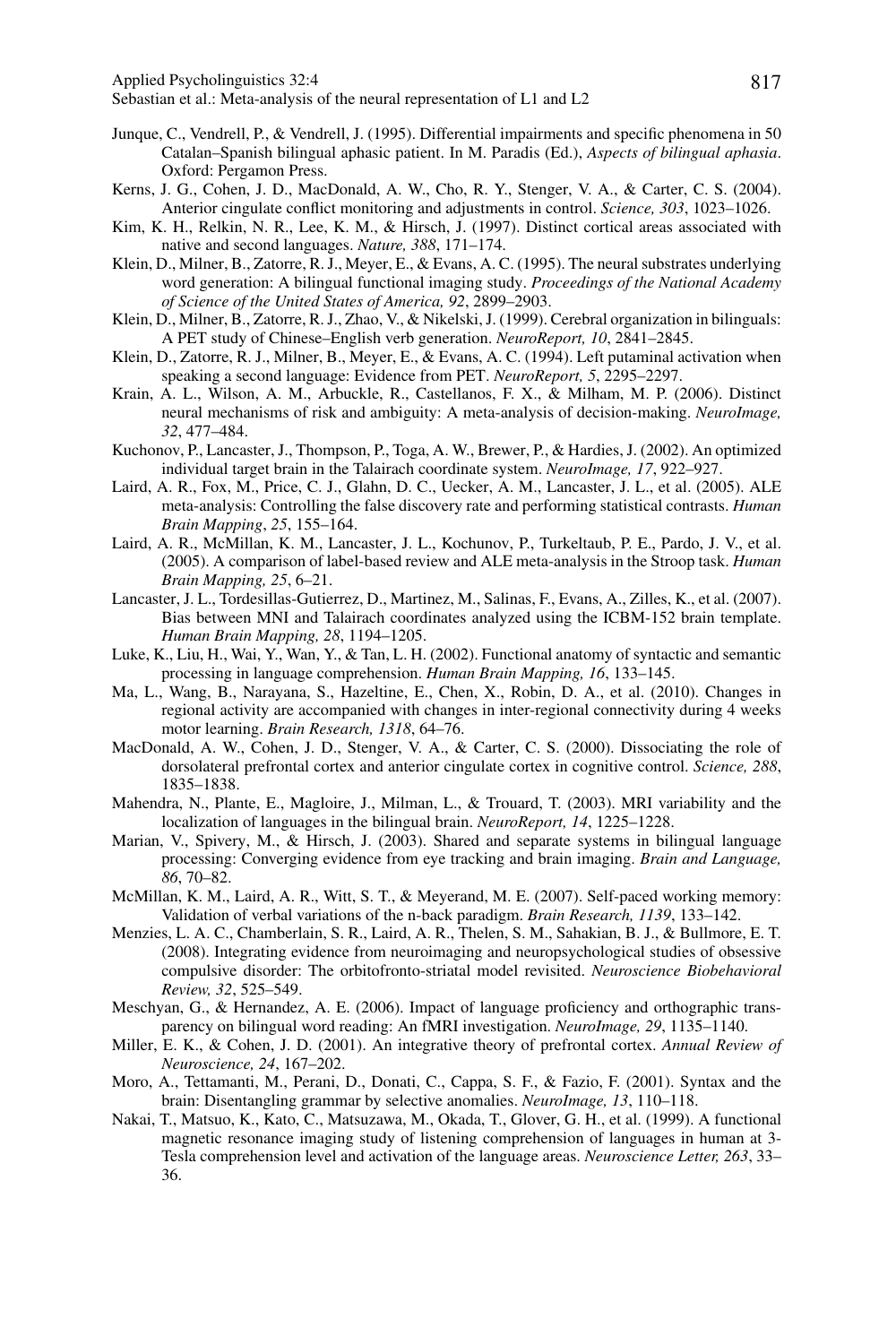Applied Psycholinguistics 32:4 818

- Nilipour, R., & Ashayeri, H. (1989). Alternating antagonism between two languages with successive recovery of a third in a trilingual aphasic patient. *Brain and Language, 36*, 23– 48.
- Owen, A. M., McMillan, K. M., Laird, A. R., & Bullmore, E. (2005). N-back working memory paradigm: A meta-analysis of normative functional neuroimaging studies. *Human Brain Mapping, 25*, 46–59.
- Paradis, M. (1977). Bilingualism and aphasia. In H. Whitaker & A. Whitaker (Eds.), *Studies in neurolinguistics*. New York: Academic Press.
- Perani, D., Dehaene, S., Grassi, F., Cohen, L., Cappa, S. F., Dupoux, F. F., et al. (1996). Brain processing of native and foreign languages. *NeuroReport, 7*, 2439–2444.
- Perani, D., Paulesu, E., Galles, N. S., Dupoux, E., Dehaene, S., Bettinardi, V., et al. (1998). The bilingual brain: Proficiency and age of acquisition of the second language. *Brain, 121*, 1841–1852.
- Petrides, M., Alivasatos, B., Meyer, E., & Evans, A. C. (1993). Functional activation of the human frontal cortex during the performance of verbal working memory tasks. *Proceedings of the National Academy of Science of the United States of America, 90*, 878–882.
- Pillai, J. J., Allison, J. D., Sethuraman, S., Araque, J. M., Thiruvaiyaru, D., Ison, C. B., et al. (2004). Functional MR imaging study of language-related differences in bilingual cerebellar activation. *American Journal of Neuroradiology, 25*, 523–532.
- Pillai, J. J., Araque, J. M., Allison, J. D., Sethuraman, S., Loring, D. W., & Thiruvaiyaru, D. (2003). Functional MRI study of semantic and phonological language processing in bilingual subjects: Preliminary findings. *NeuroImage, 19*, 565–576.
- Poldrack, R. A., Wagner, A. D., Prull, M. W., Desmond, J. E., Glover, G. H., & Gabrieli, J. D. E. (1999). Functional specialization for semantic and phonological processing in the left inferior prefrontal cortex. *NeuroImage, 10*, 15–35.
- Price, C. J., Devlin, J. T., Moore, C. J., Morton, C., & Laird, A. R. (2005). Meta-analyses of object naming: Effect of baseline. *Human Brain Mapping, 25*, 70–82.
- Price, C. J., Green, D. W., & von Studnitz, R. (1999). A functional imaging study of translation and language switching. *Brain, 122*, 2221–2235.
- Rüschemeyer, S. A., Fiebach, C., Kempe, V., & Friederici, A. D. (2005). Processing lexical semantic and syntactic information in first and second language: fMRI evidence from Russian and German. *Human Brain Mapping, 25*, 266–286.
- Ruschemeyer, S. A., Zysset, S., & Friederici, A. D. (2006). Native and non-native reading of sentences: An fMRI experiment. *NeuroImage, 31*, 354–365.
- Siok, W. T., Perfetti, C. A., Jin, Z., & Tan, L. H. (2004). Biological abnormality of impaired reading is constrained by culture. *Nature, 431*, 71–76.
- Stowe, L., & Sabourin, L. (2005). Imaging the processing of a second language: Effects of maturation and proficiency on the neural processes involved. *International Review of Applied Linguistics in Language Teaching, 43*, 329–354.
- Suh, S., Yoon, H. W., Lee, S., Chung, J., Cho, Z., & Park, H. (2007). Effects of syntactic complexity in L1 and L2; An fMRI study of Korean–English bilinguals. *Brain Research, 1136*, 178– 189.
- Talairach, J., & Tournoux, P. (1988). *Co-planar stereotaxic atlas of the human brain: 3-Dimensional proportional system: An approach to cerebral imaging*. New York: Thieme Medical.
- Tan, L. H., Laird, A. R., Li, K., & Fox, P. T. (2005). Neuroanatomical correlates of phonological processing of Chinese characters and alphabetic words: A meta-analysis. *Human Brain Mapping, 25*, 83–91.
- Tan, L. H., Liu, H. L., Perfetti, C. A., Spinks, J. A., Fox, P. T., & Gao, J. H. (2001). The neural system underlying Chinese logograph reading. *NeuroImage, 13*, 836–846.
- Tan, L. H., Spinks, J. A., Feng, C.-M., Siok, W. T., Perfetti, C. A., Xiong, J., et al. (2003). Neural systems of second language reading are shaped by native language. *Human Brain Mapping, 18*, 158–166.
- Tham, W. W. P., Liow, S. J. R., Rajapakse, J. C., Leong, T. C., Ng, S. E. S., Lim, W. E. H., et al. (2005). Phonological processing in Chinese–English bilinguals biscriptals: An fMRI study. *NeuroImage, 28*, 579–587.
- Thulborn, K. R., Carpenter, P. A., & Just, M. A. (1999). Plasticity of language-related brain function during recovery from stroke. *Stroke, 30*, 749–754.
- Turkeltaub, P. E., Eden, G. F., Jones, K. M., & Zeffiro, T. A. (2002). Meta-analysis of the functional neuroanatomy of single-word reading: Method and validation. *NeuroImage, 16*, 765–780.